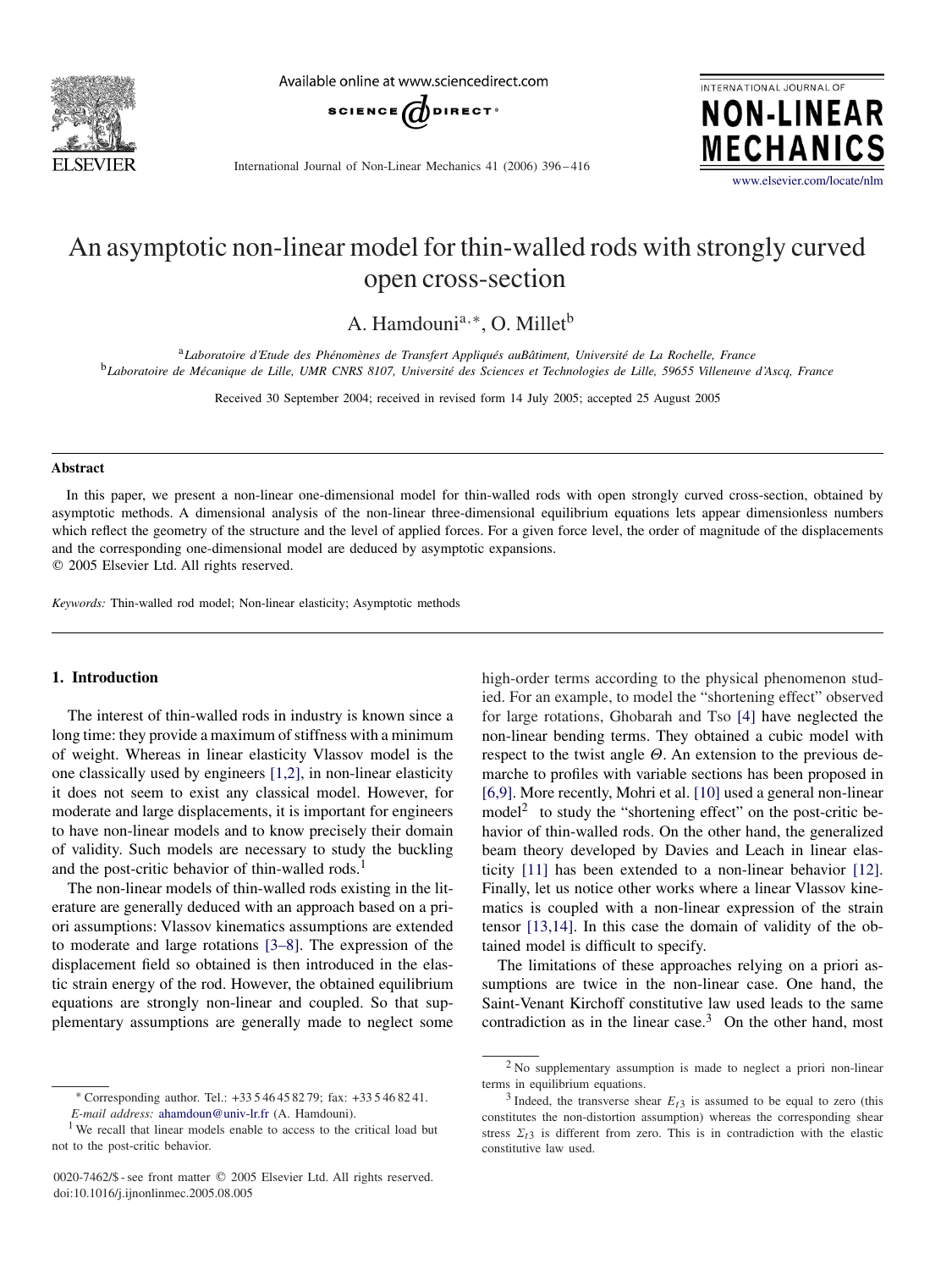of the authors make a priori supplementary assumptions to simplify the non-linear equilibrium equations obtained. Therefore it does not seem to exist a classical non-linear model in thinwalled rod theory whose domain of validity can be specify precisely.

In plate and shell theory, there exist many works based on asymptotic methods whose goal is to justify rigorously classical linear and non-linear models [15–21]. In linear theory of beams, the first works on the subject are due to Rigolot [\[22\].](#page-19-0) More recently, other justifications of linear and non-linear beam models by asymptotic expansion have been developed in [23–26] in the framework of isotropic elasticity. In the case of anisotropic or heterogeneous linear elastic beams, higher-order approximations based on asymptotic methods have been proposed in [27–29].

In the linear case, an extension of the previous works to thin-walled rods has been proposed in [30,31]. It is based on the asymptotic behavior of Poisson equation in a thin domain when the thickness tends towards zero [\[32\].](#page-20-0) Let us cite also [\[33\]](#page-20-0) where a model for thin-walled beam is deduced from the linear Koiter shell model.

However, in non-linear elasticity, there exists nearly no work concerning the asymptotic justification of non-linear models of thin-walled rods. Let us only cite the generalized finite-elementbased beam formulation [\[34\]](#page-20-0) based on the variational asymptotic method developed by Berdichevsky [\[35\].](#page-20-0) This variational asymptotic method has been also applied by Hodges et al. [\[36\]](#page-20-0) to the geometrically non-linear anisotropic elasticity problem to deduce an anisotropic non-linear thin-walled beam model. The obtained model is composed of a linear two-dimensional problem (describing the strain of the cross-section) and of a nonlinear one-dimensional problem characterizing the deformation of the reference line. However, the obtained one-dimensional model is different from the "classical" beam model because of the existence of shear terms in the expression of the strain energy. The results obtained from this model are rather closed to experiments made on prismatic composite thin-walled beams. Finally, let us notice the work of Harursampath and Hodges [\[37\]](#page-20-0) based on asymptotic expansions but limited to the case of anisotropic tubes.

We propose in this paper to use the constructive approach based on asymptotic expansions, already developed by the authors for plates [38,39] and shells [40,41], to deduce a non-linear model for thin-walled rods from three-dimensional equations. The present work constitutes a generalization of [31,42] in non-linear elasticity. The approach used is based on a decomposition of the three-dimensional equations on Frenet basis of the initial profile. A dimensional analysis then lets appear pertinent dimensionless numbers characterizing the geometry and the level of applied loads. These numbers are measurable and enable to define the domain of validity of the obtained model. Moreover with this approach, the unknowns of the problem (the stresses and the displacements) are directly deduced by asymptotic expansion from the level of applied forces, without any a priori assumptions. This constitutes the constructive character of our approach.

We limit here our analysis to thin-walled rods with strongly curved profile subjected to moderate force levels. In Lemmas 1 and 2, we begin with deducing the order of magnitude of the displacements from the level of applied forces. Then at Result 1, we prove that the displacement field at the leading order has a structure which generalizes Vlassov kinematics in the non-linear case, in particular for moderate and large rotations. At Result 2, the stress field is computed at the leading order of the expansion. Finally, the associated extension, twist and bending equations are deduced at Results 3–5. The equilibrium equations obtained constitute a non-linear system of strongly coupled differential equations, which does not seem to have any equivalent in the literature.

## **2. The three-dimensional problem**

We assume once and for all that an origin *O* and an orthonormal basis  $(e_1, e_2, e_3)$  have been chosen in  $\mathbb{R}^3$ . We index by a star *(* <sup>∗</sup>*)* all dimensional variables and the variables without a star will denote dimensionless variables. On the other hand, within the framework of large displacements, the reference and the current configurations cannot be confused. So that the reference configuration variables will be indexed by *(*<sub>0</sub>). Let  $\omega_0^*$  be an open cylindrical surface of  $\mathbb{R}^3$ , *(Oe<sub>3</sub>)* its axis, whose length is  $L_0$  and diameter  $d_0$ . We note  $\gamma_{0g}^*$  and  $\gamma_{0d}^*$ its lateral boundary,  $\gamma_{01}^* = \omega_0^* \times \{0\}$  and  $\gamma_{02}^* = \omega_0^* \times \{L_0\}$  its extremities.

Let us consider now a thin-walled rod with open cross-section and  $2h_0$  thickness, whose middle surface is  $\omega_0^*$ . The thin-walled rod occupies the set  $\overline{\Omega}_0^* = \overline{\omega}_0^* \times [-h_0, h_0]$  of  $\mathbb{R}^3$  in its reference configuration. We call  $\Gamma_{01}^* = \gamma_{01}^* \times (-h_0, h_0[$  and  $\Gamma_{02}^* = \gamma_{02}^* \times (-h_0, h_0[$ *h*<sub>0</sub>*, h*<sub>0</sub>[ the extreme faces,  $\Gamma_{0g}^{*} = \gamma_{0g}^{*} \times 1 - h_0$ *, h*<sub>0</sub>[ and  $\Gamma_{0d}^{*} =$  $\gamma_{0d}^* \times ] - h_0$ ,  $h_0[$  the lateral faces,  $\overline{\Gamma}_{0\pm}^* = \omega_0^* \times {\{\pm h_0\}}$  the upper and lower faces.

Let  $M_0^*$  be a generic point of the beam. We decompose the vector  $\overrightarrow{OM_0^*}$  as follows:

$$
\overrightarrow{OM_0^*} = x_3^* e_3 + \overrightarrow{G_0^* C_0^*} + \overrightarrow{C_0^* m_0^*} + r^* n,\tag{1}
$$

where  $x_3^*$  is the coordinate of the current cross-section containing  $M_0^*$  on the axis  $(0x_3^*)$ ,  $G_0^*$  the point of intersection between the axis  $(0x_3^*)$  and the current cross-section,  $C_0^*$ an arbitrary chosen point in the plane of the cross-section (see [Fig. 1\)](#page-2-0) located by its cartesian coordinates  $(x_1^{c*}, x_2^{c*})$ , and  $r^*$  the thickness variable. We call  $\mathcal{C}_0^*$  the intersection curve between  $\omega_0^*$  and the cross-section. The orthogonal projection  $m_0^*$  of  $M_0^*$  on the middle surface is located by its cartesian coordinates  $x^* = (x_1^*, x_2^*)$  or by its curvilinear abscisse  $s^*$ along  $\mathcal{C}_0^*$ . The origin  $s_0^*$  of the curvilinear abscisse is an arbitrary chosen point of  $\mathcal{C}_0^*$ . We note *n* the unit normal and *t* the unit tangent vector of  $\mathscr{C}_0^*$ . Moreover, we call  $l^*$  and  $q^*$  the coordinates of the vector  $\overline{C_0^* m_0^*}$  in the basis  $(t, n)$ . Finally, we call  $\alpha^*$  the angle  $(e_1, t)$  and  $c_0^*$  the curvature of the curve  $\mathcal{C}_0^*$ (see [Fig. 1\)](#page-2-0).

In what follows, we consider only thin-walled rods such as  $d_0/L_0 \ll 1$ ,  $h_0/d_0 \ll 1$  and  $h_0 || c_0^* ||_{\infty} \ll 1$ . We assume that the rod is subjected to the applied body forces  $f^* = f_t^* t + f_n^* n + f_3^* e_3$ :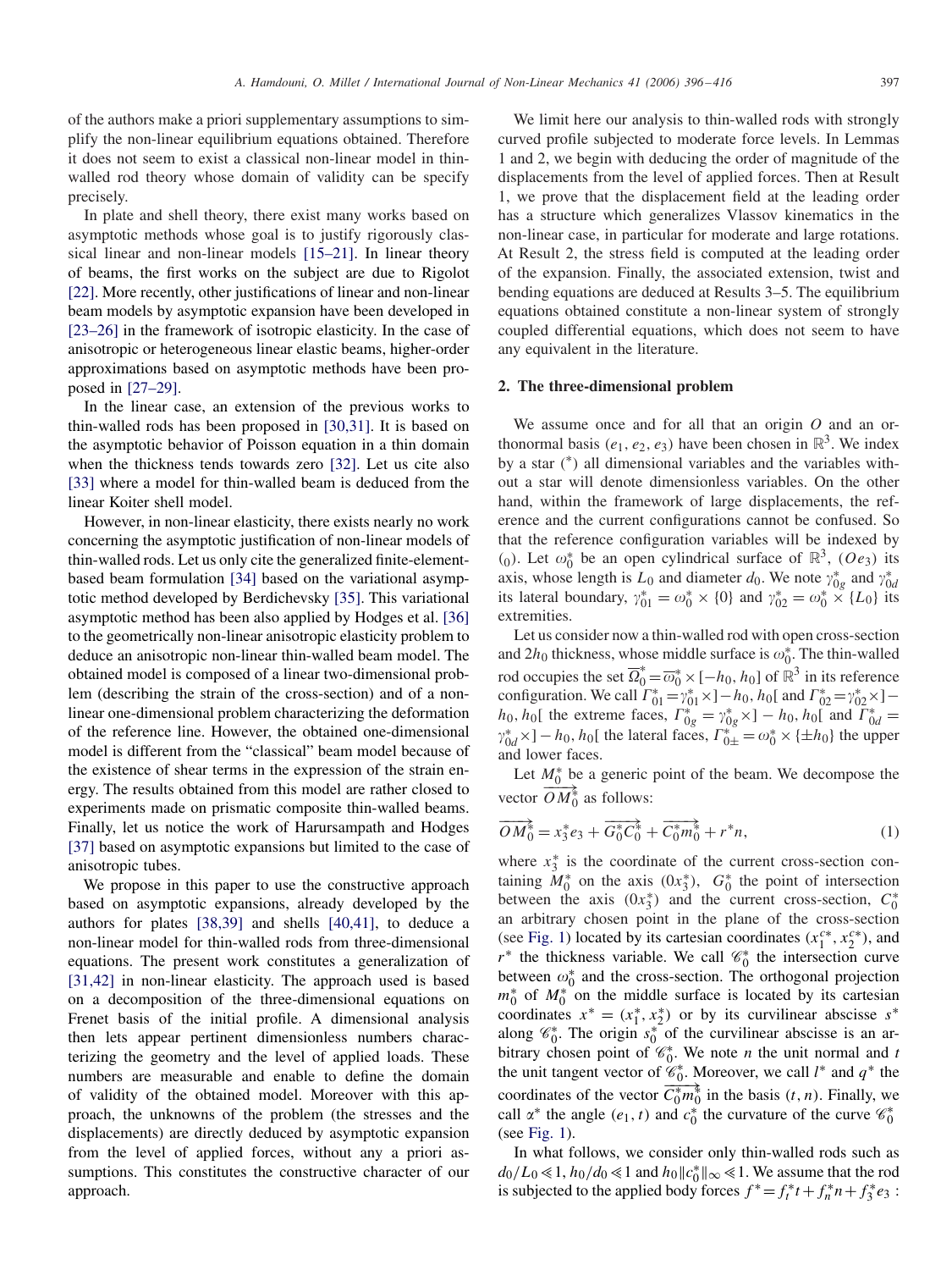<span id="page-2-0"></span>

Fig. 1. Geometry of the rod.

 $\overline{\Omega}_0^* \rightarrow \mathbb{R}^3$  and to the applied surface forces  $g^{*\pm} = g_t^{*\pm} t +$  $g_n^{\ast \pm} n + g_3^{\ast \pm} e_3$ :  $\overline{\Gamma}_{0 \pm}^* \rightarrow \overline{\mathbb{R}}^3$ . Moreover, the rod is assumed to be clamped on its extremities  $\Gamma_{01}^*$  and  $\Gamma_{02}^*$ , and free on its lateral faces  $\Gamma_{0g}^*$  and  $\Gamma_{0d}^*$ . The unknown of the problem is then the displacement  $U^*$  :  $\overline{\Omega}_0^* \rightarrow \mathbb{R}^3$ . Within the framework of non-linear elasticity, the displacement *U*<sup>∗</sup> and the second Piola–Kirchoff tensor  $\Sigma^*$  satisfy the non-linear equilibrium equations:

$$
\begin{cases}\n\text{Div}^*(\Sigma^* \overline{F}^*) = -f^* & \text{in } \Omega_0^*, \\
(F^* \Sigma^*) \tilde{n} = g^{*\pm} & \text{on } \Gamma_{0\pm}^*, \\
(F^* \Sigma^*) \tilde{t} = 0 & \text{on } \Gamma_{0g}^* \cup \Gamma_{0d}^*, \\
U^* = 0 & \text{on } \Gamma_{01}^* \cup \Gamma_{02}^*,\n\end{cases} (2)
$$

where the overbar denotes the transposition operator,  $F^* =$  $\partial \psi^* / \partial M_0^* = I + \partial U^* / \partial M_0^*$  the linear tangent map to the mapping function  $M_0^* \rightarrow \psi^*(M_0^*) = M_0^* + U^*$ , and  $\tilde{n}$  (respectively  $\tilde{t}$ ) the external unit normal to the upper and lower faces (respectively to the lateral faces). Limiting our study to Hookean materials, the constitutive relation is given by  $\Sigma^* = \lambda \operatorname{Tr} E^*I + 2\mu E^*$  where  $E^* = \frac{1}{2}(\overline{F}^*F^* - I)$  denotes the Green–Lagrange tensor and *I* the  $\mathbb{R}^3$  identity tensor. As in lin-ear elasticity [\[42\],](#page-20-0) the boundary conditions on  $\Gamma^*_{0g} \cup \Gamma^*_{0d}$  are considered on average upon the thickness, in order the twist to be of the same order as the bending in the asymptotic model of Proposition 1.

Finally let us add the mass conservation law to these equilibrium equations. It writes

$$
\rho^* \det F^* = \rho_0^*,\tag{3}
$$

where  $\rho_0^*$  and  $\rho^*$  denote the density of the material in the initial and deformed configuration, respectively. We only assume that the density  $\rho^*$  of the material does not become infinity or equivalently that

$$
\det \ F^* = \det \left( \frac{\partial \psi^*}{\partial M_0^*} \right) \geqslant a > 0 \quad \text{in } \Omega_0^*,\tag{4}
$$

where *a* is a positive constant. This condition will be used later.

## **3. Dimensional analysis of equilibrium equations**

## *3.1. Decomposition of equations*

Let us decompose the three-dimensional equations in Frenet basis  $(t, n, e_3)$  of the initial configuration. To do this, let us decompose the mapping  $\psi^*$  as follows:

$$
\psi^* = \psi_t^* t + \psi_n^* n + \psi_3^* e_3. \tag{5}
$$

Then  $F^*$  can be written in the basis  $(t, n, e_3)$  as follows:

$$
F^* = \frac{\partial \psi^*}{\partial M_0^*}
$$
  
\n
$$
= \begin{bmatrix}\nk_0^* \left( \frac{\partial \psi_i^*}{\partial s^*} - c_0^* \psi_n^* \right) & \frac{\partial \psi_i^*}{\partial r^*} & \frac{\partial \psi_i^*}{\partial x_3^*} \\
k_0^* \left( \frac{\partial \psi_n^*}{\partial s^*} + c_0^* \psi_i^* \right) & \frac{\partial \psi_n^*}{\partial r^*} & \frac{\partial \psi_n^*}{\partial x_3^*} \\
k_0^* \frac{\partial \psi_3^*}{\partial s^*} & \frac{\partial \psi_3^*}{\partial r^*} & \frac{\partial \psi_3^*}{\partial r^*}\n\end{bmatrix},
$$
\n(6)

where we set

$$
k_0^* = \frac{1}{1 - r^* c 0^*}.\tag{7}
$$

It is also possible to write  $F^*$  on the more compact form

$$
F^* = \left[k_0^* \frac{\partial \psi^*}{\partial s^*} \frac{\partial \psi^*}{\partial r^*} \frac{\partial \psi^*}{\partial x_3^*}\right].
$$
 (8)

Let us notice that the thin-walled rod assumption  $(h_0||c_0||_\infty \ll 1)$ ensures the existence of  $k_0^*$ .

Then using decomposition (8) of *F*∗, the Green–Lagrange strain tensor writes *E*∗:

$$
2E^* = \begin{bmatrix} k_0^{*2} \|\frac{\partial \psi^*}{\partial s^*}\|^2 - 1 & k_0^* \frac{\partial \psi^*}{\partial r^*} \frac{\partial \psi^*}{\partial s^*} & k_0^* \frac{\partial \psi^*}{\partial x_3^*} \frac{\partial \psi^*}{\partial s^*} \\ k_0^* \frac{\partial \psi^*}{\partial s^*} \frac{\partial \psi^*}{\partial r^*} & \|\frac{\partial \psi^*}{\partial r^*}\|^2 - 1 & \frac{\partial \psi^*}{\partial x_3^*} \frac{\partial \psi^*}{\partial r^*} \\ k_0^* \frac{\partial \psi^*}{\partial s^*} \frac{\partial \psi^*}{\partial x_3^*} & \frac{\partial \psi^*}{\partial r^*} \frac{\partial \psi^*}{\partial x_3^*} & \|\frac{\partial \psi^*}{\partial x_3^*}\|^2 - 1 \end{bmatrix} . \tag{9}
$$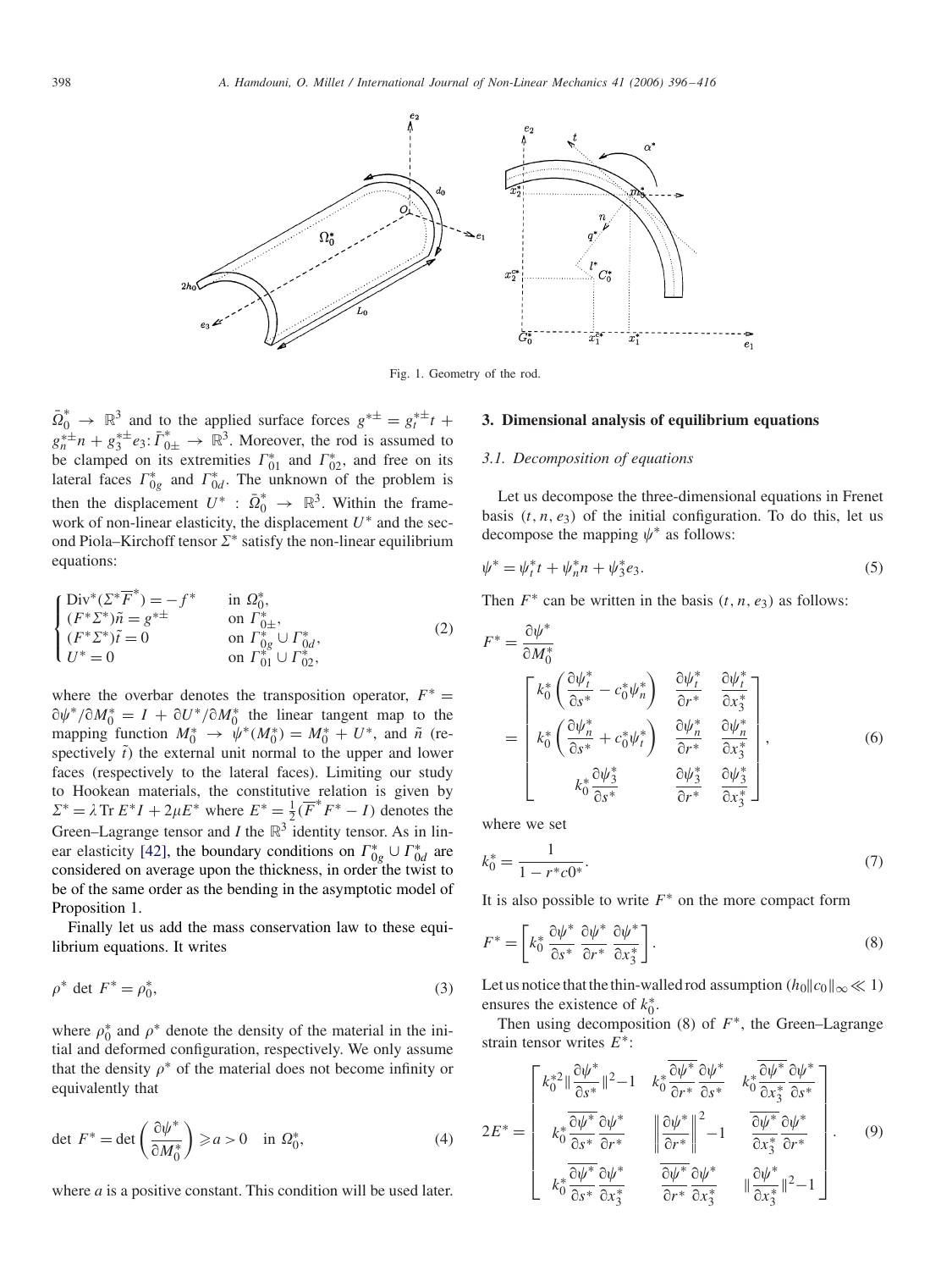In the same way, the Piola–Kirchoff stress tensor  $\Sigma^*$  can be decomposed in the  $(t, n, e_3)$  basis as follows:

$$
\Sigma^* = \begin{bmatrix} \sigma_{tt}^* & \sigma_{tn}^* & \sigma_{t3}^* \\ \sigma_{tn}^* & \sigma_{nn}^* & \sigma_{n3}^* \\ \sigma_{t3}^* & \sigma_{n3}^* & \sigma_{33}^* \end{bmatrix}
$$
 (10)

with

$$
\sigma_{tt}^* = \frac{\lambda + 2\mu}{2} k_0^{*2} \left\| \frac{\partial \psi^*}{\partial s^*} \right\|^2 + \frac{\lambda}{2} \left\| \frac{\partial \psi^*}{\partial r^*} \right\|^2 + \frac{\lambda}{2} \left\| \frac{\partial \psi^*}{\partial x_3^*} \right\|^2
$$

$$
- \frac{3\lambda + 2\mu}{2} \sigma_{tn}^* = \mu k_0^* \frac{\partial \psi^*}{\partial r^*} \frac{\partial \psi^*}{\partial s^*},
$$

$$
\sigma_{nn}^* = \frac{\lambda}{2} k_0^{*2} \left\| \frac{\partial \psi^*}{\partial s^*} \right\|^2 + \frac{\lambda + 2\mu}{2} \left\| \frac{\partial \psi^*}{\partial r^*} \right\|^2 + \frac{\lambda}{2} \left\| \frac{\partial \psi^*}{\partial x_3^*} \right\|^2
$$

$$
- \frac{3\lambda + 2\mu}{2} \sigma_{ts}^* = \mu k_0^* \frac{\partial \psi^*}{\partial x_3^*} \frac{\partial \psi^*}{\partial s^*},
$$

$$
\sigma_{33}^* = \frac{\lambda}{2} k_0^{*2} \left\| \frac{\partial \psi^*}{\partial s^*} \right\|^2 + \frac{\lambda}{2} \left\| \frac{\partial \psi^*}{\partial r^*} \right\|^2 + \frac{\lambda + 2\mu}{2} \left\| \frac{\partial \psi^*}{\partial x_3^*} \right\|^2
$$

$$
- \frac{3\lambda + 2\mu}{2} \sigma_{ns}^* = \mu \frac{\partial \psi^*}{\partial x_3^*} \frac{\partial \psi^*}{\partial r^*}.
$$

To simplify the notations in what follows, we will write *F*<sup>∗</sup> in the following form:

$$
F^* = \begin{bmatrix} k_0^* \frac{\partial \psi^*}{\partial s^*} \cdot t & \frac{\partial \psi^*}{\partial r^*} \cdot t & \frac{\partial \psi^*}{\partial x_3^*} \cdot t \\ k_0^* \frac{\partial \psi^*}{\partial s^*} \cdot n & \frac{\partial \psi^*}{\partial r^*} \cdot n & \frac{\partial \psi^*}{\partial x_3^*} \cdot n \\ k_0^* \frac{\partial \psi^*}{\partial s^*} \cdot e_3 & \frac{\partial \psi^*}{\partial r^*} \cdot e_3 & \frac{\partial \psi^*}{\partial x_3^*} \cdot e_3 \end{bmatrix} .
$$
 (11)

Then setting  $\tau^* = \Sigma^* \overline{F^*}$ , we have

$$
\tau^* = \Sigma^* \overline{F^*} = \begin{bmatrix} \tau_{tt}^* & \tau_{tn}^* & \tau_{t3}^* \\ \tau_{nt}^* & \tau_{nn}^* & \tau_{n3}^* \\ \tau_{3t}^* & \tau_{3n}^* & \tau_{33}^* \end{bmatrix} = \begin{bmatrix} \overline{\tau}_t^* \\ \overline{\tau}_n^* \\ \overline{\tau}_3^* \end{bmatrix},
$$
(12)

where the components of the tensor  $\tau^*$  are given by

$$
\tau_{tt}^* = \overline{\tau_t^*}t \quad \tau_{tn}^* = \overline{\tau_t^*}n \quad \tau_{t3}^* = \overline{\tau_t^*}e_3,
$$
  

$$
\tau_{nt}^* = \overline{\tau_n^*}t \quad \tau_{nn}^* = \overline{\tau_n^*}n \quad \tau_{n3}^* = \overline{\tau_n^*}e_3,
$$
  

$$
\tau_{3t}^* = \overline{\tau_3^*}t \quad \tau_{3n}^* = \overline{\tau_3^*}n \quad \tau_{33}^* = \overline{\tau_3^*}e_3.
$$

We recall that the overbar denotes the transposition operator. Thus if *u* and *v* are two vectors of  $\mathbb{R}^3$ , we have  $\overline{u}v = u.v$ where the dot denotes the scalar product of  $\mathbb{R}^3$ . Equivalently, the vectors  $\overline{\tau}_t^*$ ,  $\overline{\tau}_n^*$  and  $\overline{\tau}_3^*$  can be written with respect to the

mapping  $\psi^*$ . We have

$$
\tau_t^* = k_0^* \left\{ \frac{\lambda + 2\mu}{2} k_0^* \left\| \frac{\partial \psi^*}{\partial s^*} \right\|^2 + \frac{\lambda}{2} \left\| \frac{\partial \psi^*}{\partial r^*} \right\|^2 + \frac{\lambda}{2} \left\| \frac{\partial \psi^*}{\partial r^*} \right\|^2 + \frac{\lambda}{2} \left\| \frac{\partial \psi^*}{\partial x_3} \right\|^2 - \frac{3\lambda + 2\mu}{2} \right\} \frac{\partial \psi^*}{\partial s} + \mu k_0^* \frac{\partial \psi^*}{\partial r^*} \frac{\partial \psi^*}{\partial s^*} \frac{\partial \psi^*}{\partial r} + \mu k_0^* \frac{\partial \psi^*}{\partial x_3^*} \frac{\partial \psi^*}{\partial s^*} \frac{\partial \psi^*}{\partial x_3}, \tag{13}
$$

$$
\tau_n^* = \mu k_0^* \frac{\partial \psi^*}{\partial r^*} \frac{\partial \psi^*}{\partial s^*} \frac{\partial \psi^*}{\partial s} + \left\{ \frac{\lambda}{2} k_0^* \left\| \frac{\partial \psi^*}{\partial s^*} \right\|^2 \right. \\ \left. + \frac{\lambda + 2\mu}{2} \left\| \frac{\partial \psi^*}{\partial r^*} \right\|^2 + \frac{\lambda}{2} \left\| \frac{\partial \psi^*}{\partial x_3^*} \right\|^2 \right. \\ \left. - \frac{3\lambda + 2\mu}{2} \right\} \frac{\partial \psi^*}{\partial r} + \mu \frac{\partial \psi^*}{\partial x_3^*} \frac{\partial \psi^*}{\partial r^*} \frac{\partial \psi^*}{\partial x_3}, \tag{14}
$$

$$
\tau_3^* = \mu k_0^{*2} \frac{\partial \psi^*}{\partial x_3^*} \frac{\partial \psi^*}{\partial s^*} \frac{\partial \psi^*}{\partial s} + \mu \frac{\partial \psi^*}{\partial r^*} \frac{\partial \psi^*}{\partial x_3^*} \frac{\partial \psi^*}{\partial r} + \left\{ \frac{\lambda}{2} k_0^{*2} \left\| \frac{\partial \psi^*}{\partial s^*} \right\|^2 + \frac{\lambda}{2} \left\| \frac{\partial \psi^*}{\partial r^*} \right\|^2 + \frac{\lambda}{2} \left\| \frac{\partial \psi^*}{\partial r^*} \right\|^2 + \frac{\lambda + 2\mu}{2} \left\| \frac{\partial \psi^*}{\partial x_3^*} \right\|^2 - \frac{3\lambda + 2\mu}{2} \right\} \frac{\partial \psi^*}{\partial x_3}.
$$
 (15)

They can also be written with respect to the components of the stresses  $\Sigma^*$  as follows:

$$
\tau_t^* = k_0^* \sigma_{tt}^* \frac{\partial \psi^*}{\partial s^*} + \sigma_{tn}^* \frac{\partial \psi^*}{\partial r^*} + \sigma_{t3}^* \frac{\partial \psi^*}{\partial x_3^*},\tag{16}
$$

$$
\tau_n^* = k_0^* \sigma_{nt}^* \frac{\partial \psi^*}{\partial s^*} + \sigma_{nn}^* \frac{\partial \psi^*}{\partial r^*} + \sigma_{n3}^* \frac{\partial \psi^*}{\partial x_3^*},\tag{17}
$$

$$
\tau_3^* = k_0^* \sigma_{3t}^* \frac{\partial \psi^*}{\partial s^*} + \sigma_{3n}^* \frac{\partial \psi^*}{\partial r^*} + \sigma_{33}^* \frac{\partial \psi^*}{\partial x_3^*}.
$$
 (18)

Now the three-dimensional equilibrium equations can be decomposed in Frenet basis *(t, n, e*3*)*. To do this we use the decomposition of the three-dimensional divergence. We obtain in  $\Omega_0^*$ :

$$
\frac{\partial \tau_{nt}^*}{\partial r^*} + k_0^* \left( \frac{\partial \tau_{tt}^*}{\partial s^*} - c_0^* \tau_{tn}^* - c_0^* \tau_{nt}^* \right) + \frac{\partial \tau_{3t}^*}{\partial x_3^*} = -f_t^*,\tag{19}
$$

$$
\frac{\partial \tau_{nn}^*}{\partial r^*} + k_0^* \left( \frac{\partial \tau_{tn}^*}{\partial s^*} + c_0^* \tau_{tt}^* - c_0^* \tau_{nn}^* \right) + \frac{\partial \tau_{3n}^*}{\partial x_3^*} = -f_n^*,\tag{20}
$$

$$
\frac{\partial \tau_{n3}^*}{\partial r^*} + k_0^* \left( \frac{\partial \tau_{t3}^*}{\partial s^*} - c_0^* \tau_{n3}^* \right) + \frac{\partial \tau_{33}^*}{\partial x_3^*} = -f_3^* \tag{21}
$$

or equivalently

$$
\frac{\partial \tau_n^*}{\partial r^*} + k_0^* \left( \frac{\partial \tau_l^*}{\partial s^*} - c_0^* \tau_n^* \right) + \frac{\partial \tau_3^*}{\partial x_3^*} = -f^* \tag{22}
$$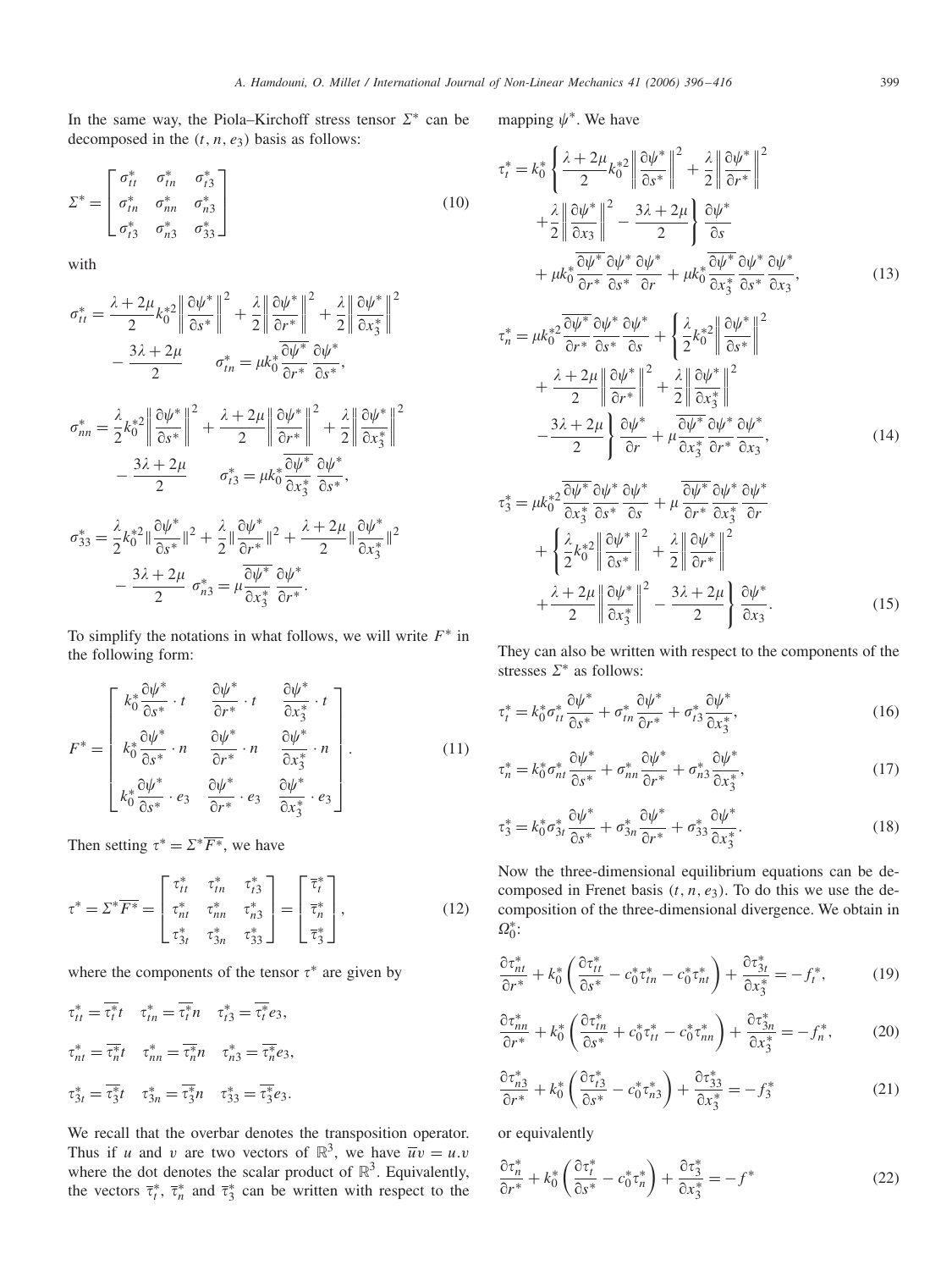with the associated boundary conditions

$$
\tau_n^* = g^{*\pm} \quad \text{for } r^* = \pm h_0^* \tag{23}
$$

$$
\tau_t^* = 0 \quad \text{for } s^* = s^*_- \text{ and } s^* = s^*_+ \tag{24}
$$

$$
U^* = 0 \quad \text{for } x_3^* = 0 \text{ and } x_3^* = L_0. \tag{25}
$$

#### *3.2. Dimensional analysis of equations*

Let us define the following dimensionless physical data and dimensionless unknowns of the problem:

$$
u_{t} = \frac{u_{t}^{*}}{u_{tr}} \quad u_{n} = \frac{u_{n}^{*}}{u_{nr}} \quad u_{3} = \frac{u_{3}^{*}}{u_{3r}} \quad x_{3} = \frac{x_{3}^{*}}{L_{0}} \quad x = \frac{x^{*}}{d_{0}},
$$
  

$$
s = \frac{s^{*}}{d_{0}} \quad r = \frac{r^{*}}{h_{0}} \quad c_{0} = \frac{c_{0}^{*}}{c_{r}} \quad f_{t} = \frac{f_{t}^{*}}{f_{tr}} \quad f_{n} = \frac{f_{n}^{*}}{f_{nr}},
$$
  

$$
f_{3} = \frac{f_{3}^{*}}{f_{3r}} \quad g_{t} = \frac{g_{t}^{*}}{g_{tr}} \quad g_{n} = \frac{g_{n}^{*}}{g_{nr}} \quad g_{3} = \frac{g_{3}^{*}}{g_{3r}} \quad \rho = \frac{\rho^{*}}{\rho_{0}^{*}},
$$

where the variables indexed by  $\binom{r}{r}$  are the reference ones. The new variables which appear (without a star) are dimensionless. To avoid any assumption on the order of magnitude of the displacement components, the reference scales  $u_{tr}$ ,  $u_{nr}$  and  $u_{3r}$ are firstly assumed to be equal to  $L_0$ . This a priori allows large displacements.

In a natural way we introduce  $c_r = ||c_0^*||_{\infty}$  which denotes the maximum of curvature (the smaller radius of curvature) of the middle surface  $\omega_0^*$ . As in shell theory, the order of magnitude of the curvature is a fundamental data in the asymptotic expansion of equations. Therefore, we will have to distinguish the rods with shallow cross profile from the rods with strongly curved profile.

First the dimensional analysis of  $k_0^*$  leads to

$$
k_0 = \frac{1}{1 - h_0 c_r r c_0}.
$$

If we set  $v = hc_r$ , the thin-walled rod assumption ensures that  $v \ll 1$  and so that  $k_0$  admits the following expansion:

$$
k_0 = 1 + vrc_0 + (vrc_0)^2 + \cdots.
$$
 (26)

In a natural way, we have

 $\psi^* = L_0 \psi$ 

whose components can be written as

$$
\frac{\partial \psi^*}{\partial r^*} = \varepsilon^{-1} \eta^{-1} \frac{\partial \psi}{\partial r} \quad \frac{\partial \psi^*}{\partial s^*} = \varepsilon^{-1} \frac{\partial \psi}{\partial s} \quad \frac{\partial \psi^*}{\partial x_3^*} = \frac{\partial \psi}{\partial x_3},
$$

where we set

$$
\varepsilon = \frac{d_0}{L_0} \quad \text{and} \quad \eta = \frac{h_0}{d_0}.
$$

Using (13), (14) and (15), the dimensional analysis of  $\tau_t^*$ ,  $\tau_n^*$ and  $\tau_3^*$  leads to

$$
\tau_t = \varepsilon^{-1} k_0 \left\{ \varepsilon^{-2} \frac{\beta + 2}{2} k_0^2 \left\| \frac{\partial \psi}{\partial s} \right\|^2 + \varepsilon^{-2} \eta^{-2} \frac{\beta}{2} \left\| \frac{\partial \psi}{\partial r} \right\|^2 + \frac{\beta}{2} \left\| \frac{\partial \psi}{\partial x_3} \right\|^2 - \frac{3\beta + 2}{2} \right\} \frac{\partial \psi}{\partial s} + \varepsilon^{-3} \eta^{-2} k_0 \frac{\partial \psi}{\partial r} \frac{\partial \psi}{\partial s} \frac{\partial \psi}{\partial r} + \varepsilon^{-1} k_0 \frac{\partial \psi}{\partial x_3} \frac{\partial \psi}{\partial s} \frac{\partial \psi}{\partial s_3}, \tag{27}
$$

$$
\tau_n = \varepsilon^{-1} \eta^{-1} \left\{ \varepsilon^{-2} k_0^2 \frac{\beta}{2} \left\| \frac{\partial \psi}{\partial s} \right\|^2 + \varepsilon^{-2} \eta^{-2} \frac{\beta + 2}{2} \right\}
$$

$$
\times \left\| \frac{\partial \psi}{\partial r} \right\|^2 + \frac{\beta}{2} \left\| \frac{\partial \psi}{\partial x_3} \right\|^2 - \frac{3\beta + 2}{2} \left\{ \frac{\partial \psi}{\partial r} \right\}
$$

$$
+ k_0^2 \varepsilon^{-3} \eta^{-1} \frac{\partial \psi}{\partial r} \frac{\partial \psi}{\partial s} \frac{\partial \psi}{\partial s} + \varepsilon^{-1} \eta^{-1} \frac{\partial \psi}{\partial x_3} \frac{\partial \psi}{\partial r} \frac{\partial \psi}{\partial x_3}, \tag{28}
$$

$$
\tau_3 = \left\{ \varepsilon^{-2} \frac{\beta}{2} k_0^2 \left\| \frac{\partial \psi}{\partial s} \right\|^2 + \varepsilon^{-2} \eta^{-2} \frac{\beta}{2} \left\| \frac{\partial \psi}{\partial r} \right\|^2 + \frac{\beta + 2}{2} \left\| \frac{\partial \psi}{\partial x_3} \right\|^2 - \frac{3\beta + 2}{2} \right\} \frac{\partial \psi}{\partial x_3} + k_0^2 \varepsilon^{-2} \frac{\partial \psi}{\partial x_3} \frac{\partial \psi}{\partial s} \frac{\partial \psi}{\partial s} + \varepsilon^{-2} \eta^{-2} \frac{\partial \psi}{\partial r} \frac{\partial \psi}{\partial x_3} \frac{\partial \psi}{\partial r}, \tag{29}
$$

where we set  $\beta = \lambda/\mu$  and  $\tau = \tau^*/\mu$ . Equivalently, using (16), (17) and (18), we get

$$
\tau_t = \varepsilon^{-1} k_0 \sigma_{tt} \frac{\partial \psi}{\partial s} + \varepsilon^{-2} \sigma_{tn} \frac{\partial \psi}{\partial r} + \sigma_{t3} \frac{\partial \psi}{\partial x_3},\tag{30}
$$

$$
\tau_n = \varepsilon^{-1} k_0 \sigma_{nt} \frac{\partial \psi}{\partial s} + \varepsilon^{-2} \sigma_{nn} \frac{\partial \psi}{\partial r} + \sigma_{n3} \frac{\partial \psi}{\partial x_3},\tag{31}
$$

$$
\tau_3 = \varepsilon^{-1} k_0 \sigma_{3t} \frac{\partial \psi}{\partial s} + \varepsilon^{-2} \sigma_{3n} \frac{\partial \psi}{\partial r} + \sigma_{33} \frac{\partial \psi}{\partial x_3}.
$$
 (32)

Finally the non-dimensional three-dimensional equilibrium equations can be written on the compact form

$$
\frac{\partial \tau_n}{\partial r} + k_0 \left( \eta \frac{\partial \tau_t}{\partial s} - v c_0 \tau_n \right) + \varepsilon \eta \frac{\partial \tau_3}{\partial x_3} = -\mathscr{F} f \tag{33}
$$

with the associated boundary conditions

$$
\tau_n = \mathcal{G} g^{\pm} \quad \text{for } r = \pm 1,\tag{34}
$$

 $\tau_t = 0$  for  $s = s_+$  and  $s = s_+$ , (35)

$$
\tau_3 = 0
$$
 for  $x_3 = 0$  and  $x_3 = 1$ . (36)

The mass conservation law (4) becomes

$$
\rho \det(F) = \rho \det\left(\frac{\partial \psi}{\partial M_0}\right) \ge \varepsilon^3 a > 0 \quad \forall \varepsilon > 0. \tag{37}
$$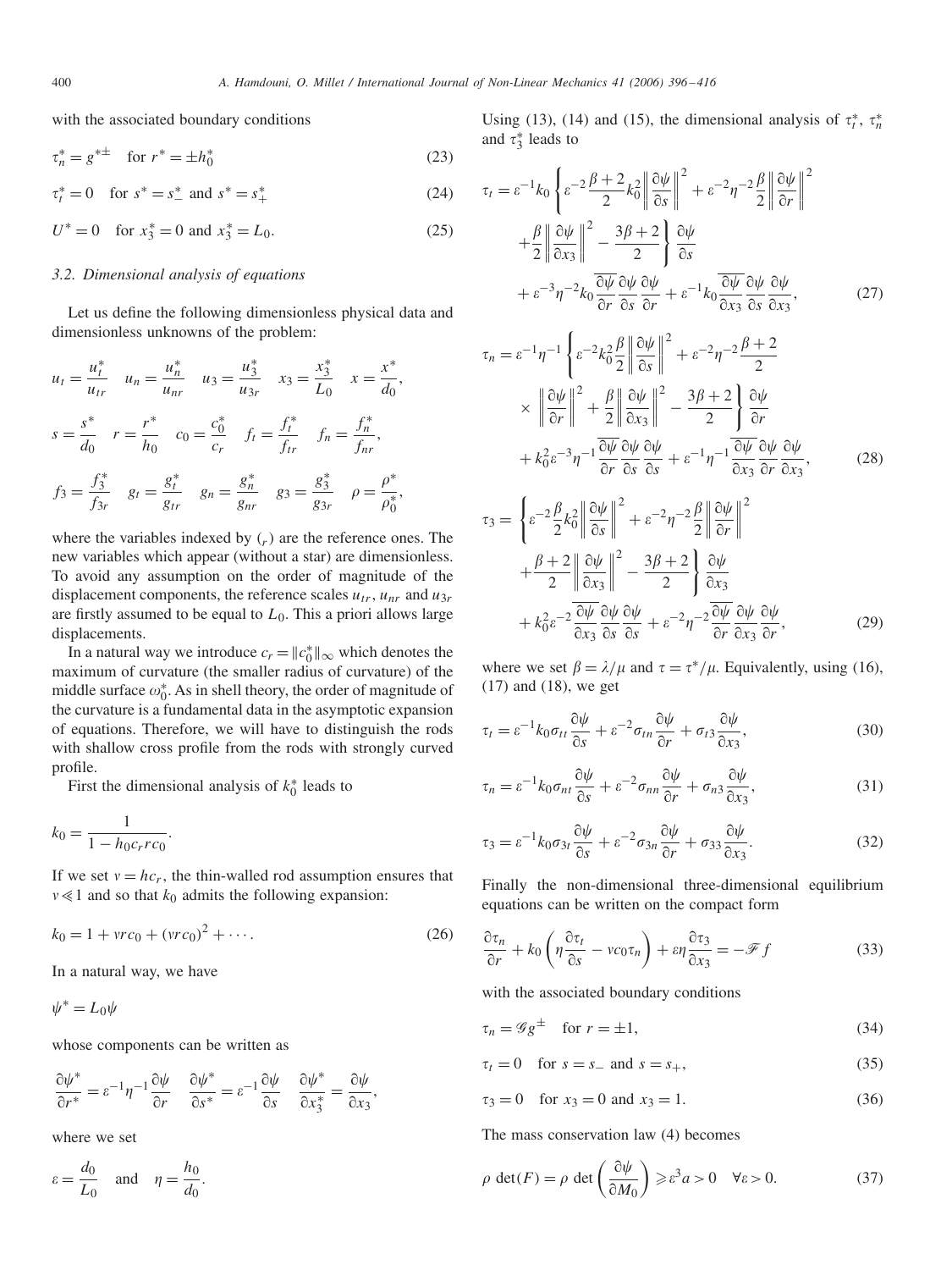Therefore the dimensional analysis of equilibrium equations naturally lets appear non-dimensional numbers

$$
\varepsilon = \frac{d_0}{L_0} \quad \eta = \frac{h_0}{d_0} \quad v = h_0 c_r \quad \mathscr{F} = \frac{h_0 f_r}{\mu} \quad \mathscr{G} = \frac{g_r}{\mu}.
$$

- (1) The shape ratio  $\varepsilon$  characterizes the inverse of the shootingpain of the rod. This is a known parameter of the problem which satisfies  $\epsilon \ll 1$ .
- (2) The dimensional number  $\eta$  denotes the ratio between the thickness  $h_0$  of the rod to the length of its profile. This number is also a data of the problem which satisfies  $\eta \ll 1$ .
- (3) The shape ratio  $v = h_0 c_r$  is the ratio between the thickness to the smaller radius of curvature of the middle surface  $\omega_0$ of the rod. It is a given geometrical data of the problem which verifies  $v \ll 1$ .
- (4) The force ratios  $\mathcal F$  and  $\mathcal G$  represent, respectively, the ratio of the resultant on the thickness of the body forces (respectively of the surface forces) to  $\mu$  considered as a reference stress. These numbers only depend on known physical quantities and must be considered as given data of the problem.

## *3.3. One-scale assumption*

To reduce the problem to a one-scale problem,  $\varepsilon$  is chosen as the small reference parameter of the problem. $<sup>4</sup>$  Then the other</sup> dimensional numbers are linked to  $\varepsilon$ , or more precisely to the powers of  $\varepsilon$ .

- *Order of magnitude of the curvature* In a natural way, as in shell theory, we have to distinguish thin-walled rods:
	- with strongly curved profile where  $v = \varepsilon$
	- with shallow profile where  $v = \varepsilon^2$ . This distinction is fundamental because these two fami-

lies of thin-walled rods do not have the same asymptotic behavior.

• *Order of magnitude of the thickness*

Three cases can be distinguished and studied:

- the thick rods where  $\eta = 1$ . This is not the subject of this paper.
- the thin-walled rods where  $\eta = \varepsilon$ . It is the case studied here.
- $\circ$  the very thin-walled rods where  $\eta = \varepsilon^p$ ,  $p > 1$ . This case is not studied in this paper.
- *Order of magnitude of the applied loads*

The applied loads are an essential given data of the problem. In the framework of a one-scale asymptotic expansion, the force ratios must be linked also to  $\varepsilon$ . This is equivalent to fix the order of magnitude of the applied forces which are given data.

In the case of thin-walled rods with strongly curved profile, we will consider moderate levels of applied forces such as  $\mathcal{F}_t = \mathcal{F}_n = \varepsilon^5$ ,  $\mathcal{G}_t = \mathcal{G}_n = \varepsilon^5$  and  $\mathcal{F}_3 = \mathcal{G}_3 = \varepsilon^4$ .

# **4. Asymptotic expansion of equations**

Let us consider a thin-walled rod with strongly curved profile  $(v = \varepsilon)$  subjected to force levels such as  $\mathcal{F}_t = \mathcal{F}_n = \varepsilon^5$ ,  $\mathcal{G}_t =$  $\mathscr{G}_n = \varepsilon^5$  and  $\mathscr{F}_3 = \mathscr{G}_3 = \varepsilon^4$ . The problem is then reduced to a one scale one which writes in  $\Omega_0$ :

$$
\frac{\partial \tau_n}{\partial r} + \varepsilon k_0 \left( \frac{\partial \tau_t}{\partial s} - c_0 \tau_n \right) + \varepsilon^2 \frac{\partial \tau_3}{\partial x_3} = -\mathscr{F} f
$$

with the boundary conditions

- $\tau_n = \mathscr{G} g^{\pm}$  for  $r = \pm 1$ ,
- $\tau_t = 0$  for  $s = s_+$  and  $s = s_+$ ,
- $U = 0$  for  $x_3 = 0$  and 1,

where  $\mathcal F$  and  $\mathcal G$  are two diagonal matrix defined as follows:

$$
\mathcal{F} = \begin{bmatrix} \mathcal{F}_t & 0 & 0 \\ 0 & \mathcal{F}_n & 0 \\ 0 & 0 & \mathcal{F}_3 \end{bmatrix}, \quad \mathcal{G} = \begin{bmatrix} \mathcal{G}_t & 0 & 0 \\ 0 & \mathcal{G}_n & 0 \\ 0 & 0 & \mathcal{G}_3 \end{bmatrix}.
$$

We recall that we have to relax the boundary condition on the free lateral surface for  $s = s_-\text{ and } s = s_+$  to avoid boundary layers. Thus we have in particular

$$
\int_{-1}^{1} \tau_{t3} \, \mathrm{d}r = 0 \quad \text{for } s = s_{\pm}.
$$

The standard asymptotic technique then proceeds as follows. First we postulate that the solution  $U = (u_t, u_n, u_3)$  of the problem admits a formal expansion with respect to the powers of  $\varepsilon$ :

$$
U = U^0 + \varepsilon^1 U^1 + \varepsilon^2 U^2 + \cdots
$$

The expansion of  $U$  with respect to  $\varepsilon$  implies an expansion of the components of the mapping  $\psi$ , of the strain tensor *E*, and of the stresses  $\Sigma$  and  $\tau = \Sigma \overline{F}$  with respect to  $\varepsilon$ .

$$
\psi = \psi^0 + \varepsilon \psi^1 + \varepsilon^2 \psi^2 + \cdots,
$$
  
\n
$$
E = E^0 + \varepsilon E^1 + \varepsilon^2 E^2 + \cdots,
$$
  
\n
$$
\Sigma = \Sigma^0 + \varepsilon \Sigma^1 + \varepsilon^2 \Sigma^2 + \cdots,
$$
  
\n
$$
\tau = \tau^0 + \varepsilon \tau^1 + \varepsilon^2 \tau^2 + \cdots.
$$

Then we replace  $\psi$  by its expansion in equilibrium equations and we equate to zero the factor of the successive powers of ε. This way we obtain a succession of coupled problems  $\mathcal{P}_{-6}$ ,  $\mathscr{P}_{-5}$ ,  $\mathscr{P}_{-4}$ ,... whose resolution leads to the search asymptotic one-dimensional model corresponding to the force level considered.

<sup>&</sup>lt;sup>4</sup> If not we have multi-scale problems which are much more complicated. It is not the subject of this paper.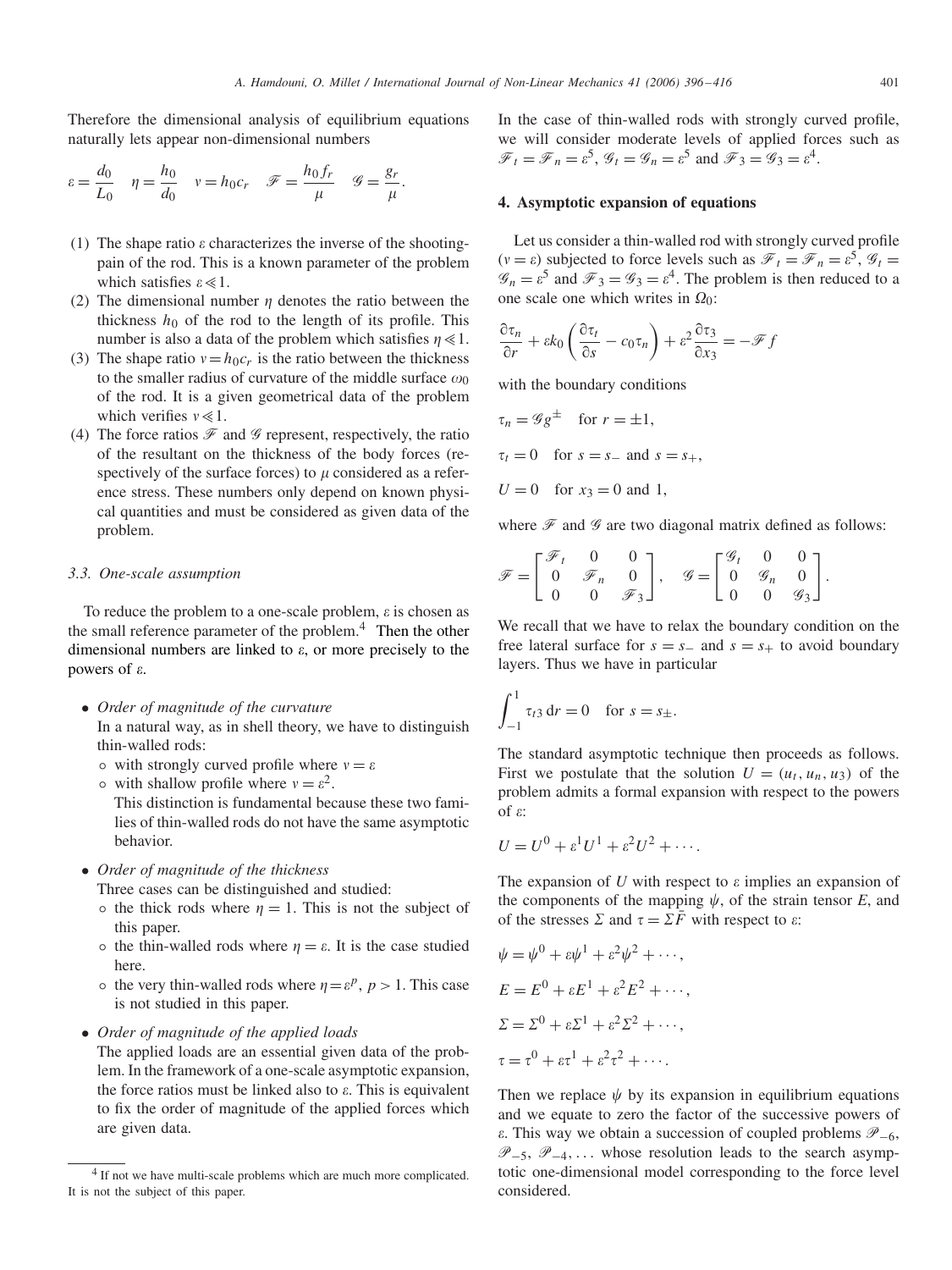It is important to notice that with the approach developed here, the order of magnitude of the displacements (which are unknowns of the problem) are directly deduced from the level of applied forces. In particular, for the force levels considered here, the axial displacement is one order smaller than the other ones. This is the result of Lemmas 1 and 2:

**Lemma 1.** *For applied force levels such as*  $\mathcal{F}_t = \mathcal{F}_n = \varepsilon^5$ ,  $\mathcal{G}_t = \mathcal{G}_n = \varepsilon^5$  and  $\mathcal{F}_3 = \mathcal{G}_3 = \varepsilon^4$ , the leading term  $U^0$  of the *expansion of U is equal to zero*:

 $U^0 = 0$ .

**Proof.** The proof of this lemma is split into five steps.

(i)  $\psi^0$  does not depend on r

The cancellation of the factor of  $\varepsilon^{-6}$  leads to problem  $\mathscr{P}_{-6}$ which writes

$$
\frac{\partial \tau_n^{-6}}{\partial r} = 0 \quad \text{in } \Omega_0,
$$
  

$$
\tau_n^{-6} = 0 \quad \text{for } r = \pm 1,
$$

$$
\tau_t^{-6} = 0
$$
 for  $s = s_-$  and  $s = s_+$ .

Thus in  $\Omega_0$  we have

 $\tau_n^{-6} = 0.$ 

Then replacing  $\tau_n^{-6}$  with its expression, we get

$$
\frac{\beta+2}{2}\left\|\frac{\partial\psi^0}{\partial r}\right\|^2\frac{\partial\psi^0}{\partial r}=0.
$$

So we have

 $\partial \psi^0$  $\frac{\partial \varphi}{\partial r} = 0$ 

which implies that

$$
\tau_t^{-5} = \tau_t^{-4} = 0 \quad \tau_n^{-6} = \tau_n^{-5} = \tau_n^{-4} = 0
$$
  

$$
\tau_3^{-4} = \tau_3^{-3} = 0.
$$

Then problems  $\mathcal{P}_{-5}$  and  $\mathcal{P}_{-4}$  are trivially satisfied.

(ii)  $\psi^1$  does not depend on r

The cancellation of the factor of  $\varepsilon^{-3}$  leads to problem  $\mathscr{P}_{-3}$ which reduces to

$$
\frac{\partial \tau_n^{-3}}{\partial r} = 0 \quad \text{in } \Omega_0,
$$
  
\n
$$
\tau_n^{-3} = 0 \quad \text{for } r = \pm 1,
$$
  
\n
$$
\tau_t^{-3} = 0 \quad \text{for } s = s_- \text{ and } s = s_+
$$
\n(38)

and leads, in  $\Omega_0$ , to

$$
\tau_n^{-3} = 0.
$$

Then replacing  $\tau_n^{-3}$  with its expression, we get

$$
\left(\frac{\partial \psi^1}{\partial r} \frac{\partial \psi^0}{\partial s}\right) \frac{\partial \psi^0}{\partial s} + \left(\frac{\beta}{2} \left\| \frac{\partial \psi^0}{\partial s} \right\|^2 + \frac{\beta + 2}{2} \left\| \frac{\partial \psi^1}{\partial r} \right\|^2\right)
$$

$$
\frac{\partial \psi^1}{\partial r} = 0.
$$
(39)

Two cases are possible:

• either  $\partial \psi^0 / \partial s = 0$ , then Eq. (39) reduces to

$$
\frac{\beta+2}{2} \left\| \frac{\partial \psi^1}{\partial r} \right\|^2 \frac{\partial \psi^1}{\partial r} = 0
$$

and we have  $\partial \psi^1 / \partial r = 0$ 

• else  $\partial \psi^0 / \partial s \neq 0$ , then there exists  $\xi \in \mathbb{R}$  such as  $\partial \psi^1 / \partial r =$  $\zeta$ ( $\partial \psi^0$ / $\partial s$ ). According to (39), we deduce that  $\zeta$  satisfies

 $\xi(1 + \xi^2) = 0.$ 

Then we have  $\xi = 0$ , which implies that  $\partial \psi^1 / \partial r = 0$ .

Finally (27) leads to

$$
\tau_t^{-3} = \frac{\beta + 2}{2} \left\| \frac{\partial \psi^0}{\partial s} \right\|^2 \frac{\partial \psi^0}{\partial s}.
$$
\n(40)

(iii)  $\psi^0$  *only depends on*  $x_3$ 

The cancellation of the factor of  $\varepsilon^{-2}$  leads to problem  $\mathscr{P}_$ which reduces to

$$
\frac{\partial \tau_n^{-2}}{\partial r} + \frac{\partial \tau_t^{-3}}{\partial s} = 0 \quad \text{in } \Omega_0,\tag{41}
$$

$$
\tau_n^{-2} = 0 \quad \text{for } r = \pm 1,\tag{42}
$$

$$
\tau_t^{-2} = 0 \quad \text{for } s = s_- \text{ and } s = s_+.
$$
 (43)

Let us integrate Eq. (41) upon the thickness. Using the boundary condition (42), we get

$$
\int_{-1}^{1} \frac{\partial \tau_t^{-3}}{\partial s} dr = 0.
$$

As  $\tau_t^{-3}$  does not depend on *r*, according to (38), we deduce that

$$
\tau_t^{-3} = 0
$$

which leads to  $\partial \psi^0 / \partial s = 0$ . Thus  $\psi^0$  only depends on *x*<sub>3</sub>. According to the previous results, we have

$$
\tau_t^{-3} = \tau_t^{-2} = \tau_t^{-1} = 0, \quad \tau_n^{-2} = \tau_n^{-1} = 0,
$$
  

$$
\tau_3^{-3} = \tau_3^{-2} = \tau_3^{-1} = 0
$$

and problems  $\mathscr{P}_{-2}$  and  $\mathscr{P}_{-1}$  are trivially satisfied.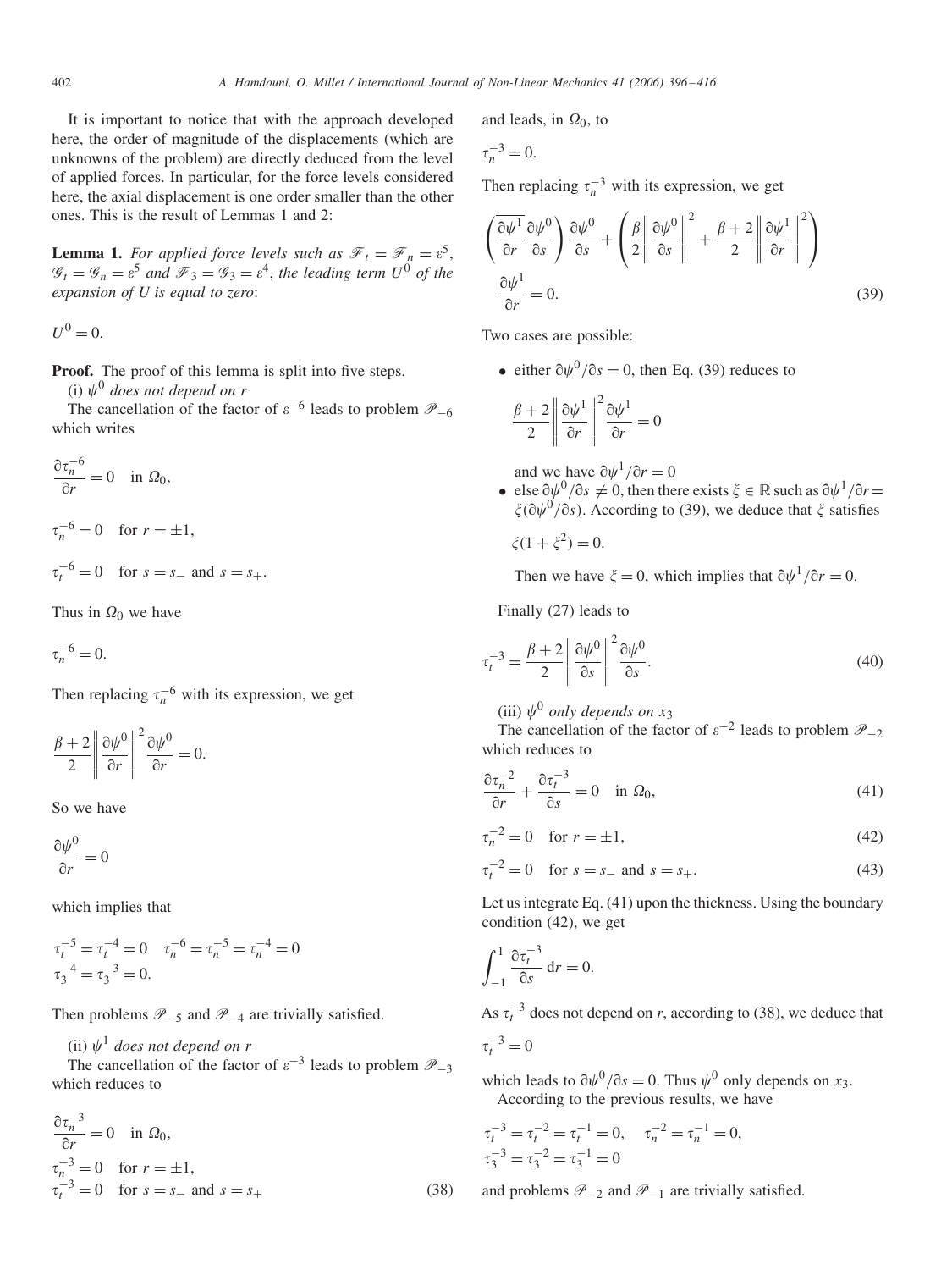(iv)  $(\partial \psi^1/\partial s, \partial \psi^2/\partial r, d\psi^0/dx_3)$  *constitute a basis of*  $\mathbb{R}^3$ 

The cancellation of the factor of  $\varepsilon^0$  leads to problem  $\mathcal{P}_0$ which reduces to

$$
\frac{\partial \tau_n^0}{\partial r} = 0 \quad \text{in } \Omega_0,\tag{44}
$$

 $\tau_n^0 = 0 \quad \text{for } r = \pm 1,$  (45)

 $\tau_t^0 = 0$  for  $s = s_+$  and  $s = s_+$ . (46)

Eq. (44) and boundary conditions (45) leads to

 $\tau_n^0=0$ 

or equivalently in terms of mapping

$$
\left(\frac{\partial \psi^2}{\partial r} \frac{\partial \psi^1}{\partial s}\right) \frac{\partial \psi^1}{\partial s} + \left(\frac{\beta}{2} \left\| \frac{\partial \psi^1}{\partial s} \right\|^2 + \frac{\beta + 2}{2} \left\| \frac{\partial \psi^2}{\partial r} \right\|^2
$$

$$
+ \frac{\beta}{2} \left\| \frac{\mathrm{d}\psi^0}{\mathrm{d}x_3} \right\|^2 - \frac{3\beta + 2}{2} \right) \frac{\partial \psi^2}{\partial r} + \left(\frac{\mathrm{d}\psi^0}{\mathrm{d}x_3} \frac{\partial \psi^2}{\partial r} \right) \frac{\mathrm{d}\psi^0}{\mathrm{d}x_3} = 0.
$$
(47)

To conclude we must use the mass conservation law. According to the previous results, the expansion of Eq. (37) writes

$$
\frac{\partial \psi^1}{\partial s} \cdot \left( \frac{\partial \psi^2}{\partial r} \wedge \frac{\partial \psi^0}{\partial x_3} \right) \geq a > 0,
$$

where  $\wedge$  denotes the wedge product of  $\mathbb{R}^3$ . This condition implies that the vectors  $(\partial \psi^1 / \partial s, \partial \psi^2 / \partial r, d\psi^0 / dx_3)$  are linearly independent and constitute a basis of  $\mathbb{R}^3$ .

Therefore the projection of Eq. (47) on this basis leads to the following equations:

$$
\frac{\partial \psi^2}{\partial r} \frac{\partial \psi^1}{\partial s} = 0,\tag{48}
$$

$$
\frac{\beta}{2} \left\| \frac{\partial \psi^1}{\partial s} \right\|^2 + \frac{\beta + 2}{2} \left\| \frac{\partial \psi^2}{\partial r} \right\|^2 + \frac{\beta}{2} \left\| \frac{\mathrm{d}\psi^0}{\mathrm{d}x_3} \right\|^2 - \frac{3\beta + 2}{2} = 0,\tag{49}
$$

$$
\frac{\overline{\mathrm{d}\psi^0}}{\mathrm{d}x_3} \frac{\partial \psi^2}{\partial r} = 0 \tag{50}
$$

which enable to write the vectors  $\tau_t^0$  and  $\tau_3^0$  on the following form:

$$
\tau_t^0 = \left\{ 2\frac{\beta + 1}{\beta + 2} \left\| \frac{\partial \psi^1}{\partial s} \right\|^2 + \frac{\beta}{\beta + 2} \left\| \frac{d\psi^0}{dx_3} \right\|^2 - \frac{(3\beta + 2)}{(\beta + 2)} \right\} \frac{\partial \psi^1}{\partial s} + \frac{d\psi^0}{dx_3} \frac{\partial \psi^1}{\partial s} \frac{d\psi^0}{dx_3},
$$
\n
$$
\tau_3^0 = \left\{ \frac{\beta}{\beta + 2} \left\| \frac{\partial \psi^1}{\partial s} \right\|^2 + 2\frac{\beta + 1}{\beta + 2} \left\| \frac{d\psi^0}{dx_3} \right\|^2 \right\}
$$
\n(51)

$$
-\frac{(3\beta+2)}{(\beta+2)}\left\{\frac{\mathrm{d}\psi^0}{\mathrm{d}x_3}+\frac{\overline{\mathrm{d}\psi^0}}{\mathrm{d}x_3}\frac{\partial\psi^1}{\partial s}\frac{\partial\psi^1}{\partial s}.\right.
$$
 (52)

The cancellation of the factor of  $\varepsilon^1$  leads to problem  $\mathcal{P}_1$  which writes

$$
\frac{\partial \tau_n^1}{\partial r} + \frac{\partial \tau_t^0}{\partial s} = 0 \quad \text{in } \Omega_0,\tag{53}
$$

$$
\tau_n^1 = 0 \quad \text{for } r = \pm 1,\tag{54}
$$

$$
\tau_t^1 = 0
$$
 for  $s = s_-$  and  $s = s_+$ . (55)

Let us now integrate Eq. (53) upon the thickness. We have

$$
\int_{-1}^{1} \frac{\partial \tau_t^0}{\partial s} dr = 0.
$$

As  $\tau_t^0$  does not depend on *r* according to (51), using the boundary conditions (46), we get

$$
\tau_t^0 = 0. \tag{56}
$$

Then replacing  $\tau_t^0$  with its expression (51), as  $(\partial \psi^1 / \partial s,$  $\partial \psi^2 / \partial r$ ,  $\partial \psi^0 / \partial x_3$ ) constitutes a basis of  $\mathbb{R}^3$ , we obtain

$$
2\frac{\beta+1}{\beta+2}\left\|\frac{\partial\psi^1}{\partial s}\right\|^2 + \frac{\beta}{\beta+2}\left\|\frac{\mathrm{d}\psi^0}{\mathrm{d}x_3}\right\|^2 - \frac{(3\beta+2)}{(\beta+2)} = 0,\tag{57}
$$

$$
\frac{\overline{\mathrm{d}\psi^0}}{\mathrm{d}x_3} \frac{\partial \psi^1}{\partial s} = 0. \tag{58}
$$

Eqs. (48), (50) and (58) implies that the vectors  $\partial \psi^1 / \partial s$ ,  $\partial \psi^2 / \partial r$ and  $d\psi^{0}/dx_{3}$  constitute an orthogonal basis of  $\mathbb{R}^{3}$ .

Then using (57), expression (52) of  $\tau_3^0$  reduces to

$$
\tau_3^0 = \frac{3\beta + 2}{2(\beta + 1)} \left\{ \left\| \frac{\mathrm{d}\psi^0}{\mathrm{d}x_3} \right\|^2 - 1 \right\} \frac{\mathrm{d}\psi^0}{\mathrm{d}x_3}.
$$
 (59)

(v) Let us prove that  $U^0 = 0$ 

As  $\tau_t^0 = 0$  according to (56) Eq. (53) reduces to

$$
\frac{\partial \tau_n^1}{\partial r} = 0.
$$

Using (54), we have in  $\Omega_0$ :

$$
\tau_n^1 = 0.\tag{60}
$$

According to the previous results, problem  $\mathcal{P}_2$  reduces to

$$
\frac{\partial \tau_n^2}{\partial r} + \frac{\partial \tau_t^1}{\partial s} + \frac{\partial \tau_3^0}{\partial x_3} = 0 \quad \text{in } \Omega_0,\tag{61}
$$

$$
\tau_n^2 = 0 \quad \text{for } r = \pm 1,\tag{62}
$$

$$
\tau_t^2 = 0 \quad \text{for } s = s_- \text{ and } s = s_+.
$$
 (63)

Let us integrate Eq.  $(61)$  with respect to  $r$  and  $s$ . Using  $(62)$ and (55), we obtain

$$
\int_{s_-}^{s_+} \int_{-1}^1 \frac{\mathrm{d}\tau_3^0}{\mathrm{d}x_3} \, \mathrm{d}r \, \mathrm{d}s = 0.
$$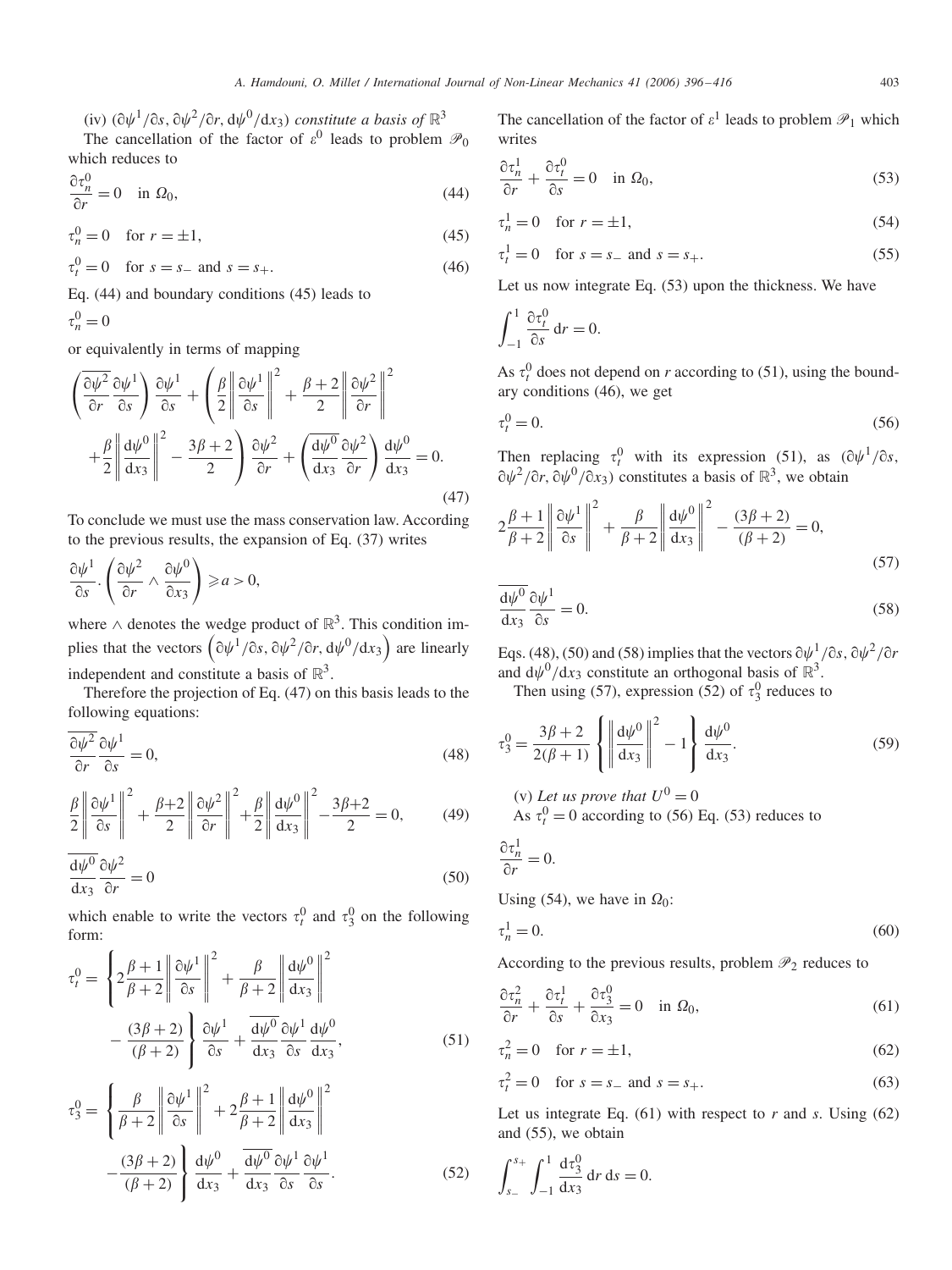Replacing  $\tau_3^0$  with its expression (59), we get

$$
\frac{ES}{\mu} \frac{d}{dx_3} \left[ A_0 \frac{d\psi^0}{dx_3} \right] = 0,
$$
\n(64)

where

$$
\varDelta_0 = \left\| \frac{\mathrm{d}\psi^0}{\mathrm{d}x_3} \right\|^2 - 1
$$

denotes the strain or the elongation of the middle line of the rod. To conclude we will write our problem on the form of a problem of minimization. Let us define the space  $\mathscr V$  of "smooth" functions of R whose values are some vectors of  $\mathbb{R}^3$ . We then define the following space of mapping functions:

$$
\mathcal{V}_0 = \{ \phi \in \mathcal{V} \text{ such as } \phi(0) = \phi(1) = 0 \}.
$$

Then the weak formulation equivalent to Eq. (64) writes: Find  $\psi^0 \in \mathscr{V}_0$  which satisfies to

$$
\frac{ES}{\mu} \int_{-1}^{1} \Delta_0 \frac{\mathrm{d}\psi}{\mathrm{d}x_3} \frac{\mathrm{d}v}{\mathrm{d}x_3} \, \mathrm{d}x_3 = 0, \quad \forall v \in \mathcal{V}_0. \tag{65}
$$

It is easy to prove that the minimization problem associated to formulation (65) writes:

Find the mappings  $\psi$  which minimizes on  $\mathcal V$  the functional:

$$
J(\psi) = \frac{ES}{4\mu} \int_{-1}^{1} A_0^2 dx_3.
$$

It is trivial that the solution of this minimization problem satisfies to  $\Delta_0 = 0$ . This means that the length of the middle line of the rod does not vary with the mapping  $\psi^0$ . As the rod is assumed to be clamped at its extremities, we get

 $U^0 = 0$ .

This result proves that for the force level chosen, the reference scale for the displacements is not properly chosen. We must have  $U_r = d_0$  in order the leading term of the expansion  $U^0$  to be different from zero. However, we will not make a new dimensional analysis of equations with  $U_r = d_0$ , but we will keep on the asymptotic expansion of equations. And this, not to lose the reader.

On the other hand, before going on, let us define new parameters which enables to simplify the calculations and to interpret the results obtained. According to the previous results, we have

$$
\frac{\mathrm{d}\psi^0}{\mathrm{d}x_3} = e_3
$$

and (49) and (57) lead to

$$
\left\| \frac{d\psi^0}{dx_3} \right\|^2 = \left\| \frac{\partial \psi^1}{\partial s} \right\|^2 = \left\| \frac{\partial \psi^2}{\partial r} \right\|^2 = 1.
$$
 (66)

This means that the vectors  $(\partial \psi^1 / \partial s, \partial \psi^2 / \partial r, d\psi^0 / dx_3)$  constitute an orthonormal basis of  $\mathbb{R}^3$ , and more precisely a basis of the deformed configuration at the leading order. Indeed the first non-zero term of the tangent mapping *F* writes

$$
F^{0} = \left[ \frac{\partial \psi^{1}}{\partial s} \quad \frac{\partial \psi^{2}}{\partial r} \quad \frac{\mathrm{d}\psi^{0}}{\mathrm{d}x_{3}} \right].
$$

Thus the basis  $(\partial \psi^1 / \partial s, \partial \psi^2 / \partial r, d\psi^0 / dx_3)$  can be identified with Frenet basis of the deformed configuration at order zero. In this case, it is more convenient to set

$$
\frac{\partial \psi^1}{\partial s} = T \quad \frac{\partial \psi^2}{\partial r} = N \quad \frac{\mathrm{d}\psi^0}{\mathrm{d}x_3} = e_3,
$$

where *T* and *N* represent the tangent and normal vector to the curve *C* at the point  $m = \psi^1(m_0)$  in the deformed configuration. In what follows  $(T, N, e_3)$  will denote the local basis in the deformed configuration.

On the other hand, as *N* does not depend on *r*, we set

$$
\psi^2 = U^2(s, x_3) + rN. \tag{67}
$$

In the same way, we have

$$
\psi^1 = u_3^1(x_3)e_3 + X(s, x_3),\tag{68}
$$

where *X* denotes the position vector at current point  $m = \psi^1(m_0)$ in the plane of a section. It satisfies to

$$
X.e_3 = 0,
$$
  

$$
\frac{\partial X}{\partial s} = T.
$$

Moreover, we have

$$
\frac{\partial T}{\partial s} = cN,
$$
  

$$
\frac{\partial N}{\partial s} = cN,
$$

 $\frac{\partial N}{\partial s} = -cT,$ 

where  $c$  denotes the curvature of the profile  $\mathscr C$  in the deformed configuration.<sup>5</sup>  $\Box$ 

**Lemma 2.** *For levels of applied forces such as*  $\mathcal{F}_t = \mathcal{F}_n = \varepsilon^5$ ,  $\mathscr{G}_t = \mathscr{G}_n = \varepsilon^5$  and  $\mathscr{F}_3 = \mathscr{G}_3 = \varepsilon^4$ , the term of order 1 of the *expansion of the axial displacement is equal to zero*:

$$
u_3^1=0.
$$

**Proof.** First, condition (66) and expression (59) of  $\tau_3^0$  lead to

 $\tau_3^0 = 0.$ 

<sup>&</sup>lt;sup>5</sup> According to relations (66), we have  $\|\partial \psi^1 / \partial s\| = 1$ . There is no variation of the metric of the profile at the leading order. So it is possible to keep the curvilinear abscisse  $s$  to parameter the profile  $\mathscr C$  in the deformed configuration.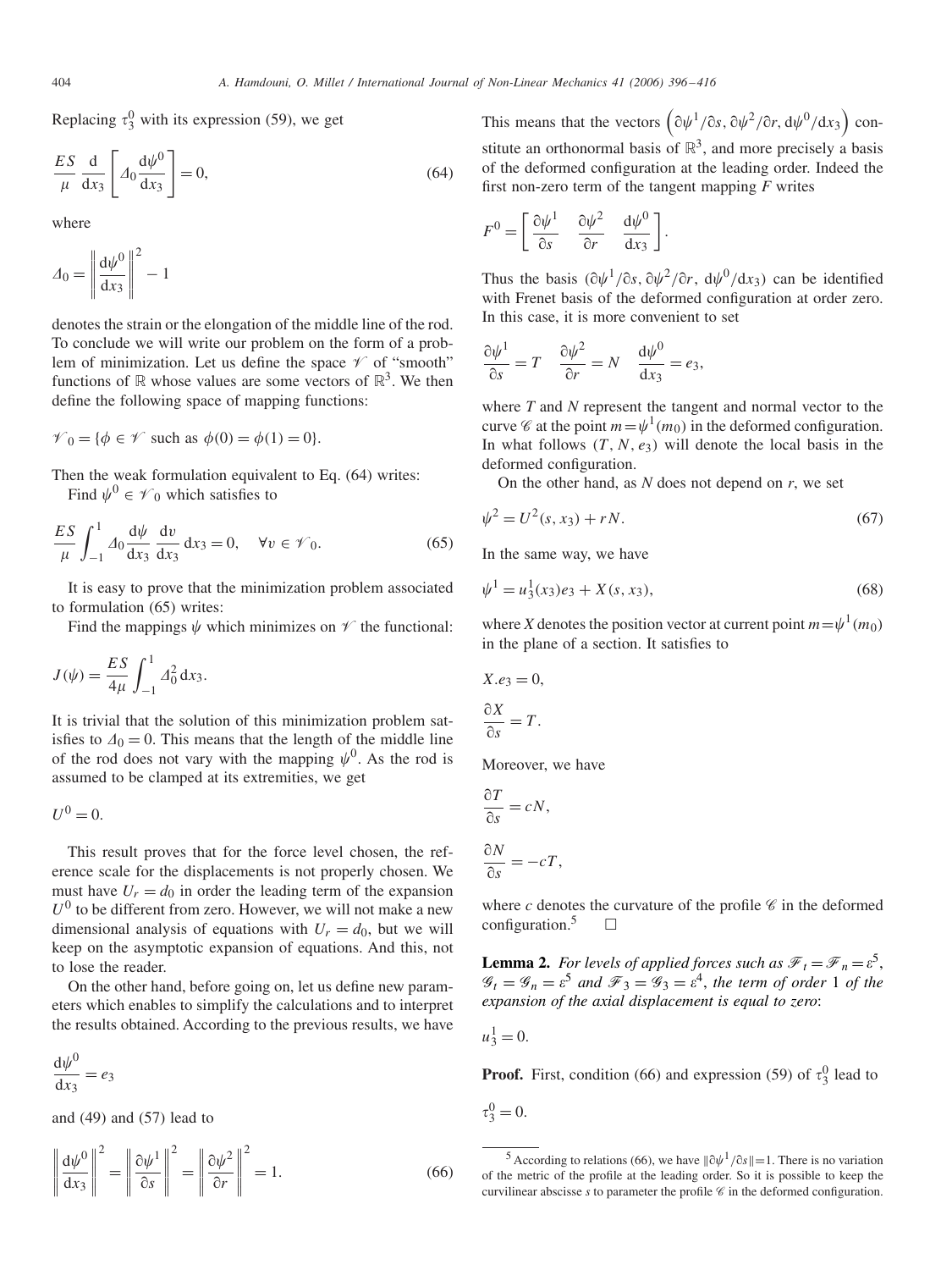On the other hand, according to (60) we have  $\tau_n^1 = 0$ . Equivalently in terms of mapping, using the fact that  $(T, N, e_3)$  is a basis of the deformed configuration, we get

$$
\frac{\overline{\partial \psi^3}}{\partial r}T + \frac{\overline{\partial \psi^2}}{\partial s}N = 0, \tag{69}
$$

$$
\beta \left[ rc_0 + \frac{\overline{\partial \psi^2}}{\partial s} T \right] + (\beta + 2) \frac{\overline{\partial \psi^3}}{\partial r} N + \beta \frac{\overline{\partial \psi^1}}{\partial x_3} e_3 = 0, \tag{70}
$$

$$
\frac{\overline{\partial \psi^1}}{\overline{\partial x_3}} N + \frac{\overline{\partial \psi^3}}{\overline{\partial r}} e_3 = 0.
$$
 (71)

Then we obtain the following expressions of the stress vectors:

$$
\tau_t^1 = \left(4\frac{\beta+1}{\beta+2}\left[\frac{\partial\psi^2}{\partial s}T + rc_0\right] + \frac{2\beta}{\beta+2}\frac{\partial\psi^1}{\partial x_3}e_3\right)T
$$

$$
+ \left(\frac{\partial\psi^1}{\partial x_3}T + \frac{\partial\psi^2}{\partial s}e_3\right)e_3,
$$

$$
\tau_3^1 = \left(\frac{2\beta}{\beta+2}\left[\frac{\partial\psi^2}{\partial s}T + rc_0\right] + 4\frac{\beta+1}{\beta+2}\frac{\partial\psi^1}{\partial x_3}e_3\right)e_3
$$

$$
+ \left(\frac{\partial\psi^1}{\partial x_3}T + \frac{\partial\psi^2}{\partial s}e_3\right)T.
$$

Now replacing  $\psi^2$  with its expression (67), we get

$$
\tau_t^1 = \left( 4 \frac{\beta + 1}{\beta + 2} \frac{\overline{\partial U^2}}{\overline{\partial s}} T + 2 \frac{\beta}{\beta + 2} \frac{\overline{\partial \psi^1}}{\overline{\partial x_3}} e_3 \right) T + \left( \frac{\overline{\partial \psi^1}}{\overline{\partial x_3}} T + \frac{\overline{\partial U^2}}{\overline{\partial s}} e_3 \right) e_3 + 4 \frac{\beta + 1}{\beta + 2} r (c_0 - c) T, \tag{72}
$$

$$
\tau_3^1 = \left(2\frac{\beta}{\beta+2}\frac{\overline{\partial U^2}}{\overline{\partial s}}T + 4\frac{\beta+1}{\beta+2}\frac{\overline{\partial \psi^1}}{\overline{\partial x_3}}e_3\right)e_3 + \left(\frac{\overline{\partial \psi^1}}{\overline{\partial x_3}}T + \frac{\overline{\partial U^2}}{\overline{\partial s}}e_3\right)T + 2\frac{\beta}{\beta+2}r(c_0 - c)e_3.
$$
\n(73)

*The new problem*  $\mathcal{P}_2$ 

According to the previous results, problem  $\mathcal{P}_2$  now reduces to

$$
\frac{\partial \tau_n^2}{\partial r} + \frac{\partial \tau_t^1}{\partial s} = 0 \quad \text{in } \Omega_0. \tag{74}
$$

Using boundary conditions (62), let us integrate Eq. (74) upon the thickness. We obtain

$$
\int_{-1}^{1} \frac{\partial \tau_t^1}{\partial s} dr = 0
$$

which reduces in  $\Omega_0$  to

$$
\int_{-1}^1 \tau_t^1 \, \mathrm{d}r = 0
$$

according to the boundary conditions (55). Then replacing  $\tau_t^1$ with its expression (72), we get

$$
4\frac{\beta+1}{\beta+2} \frac{\partial U^2}{\partial s} T + 2\frac{\beta}{\beta+2} \frac{\partial \psi^1}{\partial x_3} e_3 = 0, \tag{75}
$$

$$
\frac{\overline{\partial \psi^1}}{\overline{\partial x_3}} T + \frac{\overline{\partial U^2}}{\overline{\partial s}} e_3 = 0. \tag{76}
$$

Using these new equalities, expressions (72) and (73) of  $\tau_t^1$  and  $\tau_3^1$  reduce to

$$
\tau_t^1 = 4\frac{\beta+1}{\beta+2}r(c_0 - c)T,\tag{77}
$$

$$
\tau_3^1 = \tau_{33}^1 e_3 = \left(\frac{E}{\mu} \frac{\mathrm{d}u_3^1}{\mathrm{d}x_3} + 2\frac{\beta}{\beta + 2} r(c_0 - c)\right) e_3. \tag{78}
$$

Finally, using the last expression of  $\tau_t^1$ , the boundary condition (62), and Eq. (74), we obtain the following expression of  $\tau_n^2$ :

$$
\tau_n^2 = -4\frac{\beta+1}{\beta+2}\frac{r^2-1}{2}\left(\frac{\partial(c_0-c)}{\partial s}T + c(c-c_0)N\right). \tag{79}
$$

On the other hand, let us multiply Eq. (74) with *r* and integrate it upon the thickness. 0

$$
\int_{-1}^{1} \left( r \frac{\partial \tau_n^2}{\partial r} + r \frac{\partial \tau_t^1}{\partial s} \right) dr = 0.
$$

Using (62), an integration by parts of the first term leads to

$$
\int_{-1}^{1} \left( -\tau_n^2 + r \frac{\partial \tau_t^1}{\partial s} \right) dr = 0.
$$
 (80)

This equality will be used later.

Problem  $\mathscr{P}_3$ 

The cancellation of the factor of  $\varepsilon^3$  leads to problem  $\mathcal{P}_3$ :

$$
\frac{\partial \tau_n^3}{\partial r} + \frac{\partial \tau_t^2}{\partial s} + rc_0 \frac{\partial \tau_t^1}{\partial s} - c_0 \tau_n^2 + \frac{\partial \tau_3^1}{\partial x_3} = 0 \quad \text{in } \Omega_0,\tag{81}
$$

$$
\tau_n^3 = 0 \quad \text{for } r = \pm 1,\tag{82}
$$

$$
\tau_t^3 = 0 \quad \text{for } s = s_- \text{ and } s = s_+.
$$
 (83)

Using (82) and (63), an integration of Eq. (81) with respect to *r* and *s* leads to

$$
\int_{s_-}^{s_+} \int_{-1}^1 \left( r c_0 \frac{\partial \tau_t^1}{\partial s} - c_0 \tau_n^2 + \frac{\partial \tau_3^1}{\partial x_3} \right) dr ds = 0
$$

which reduces to

$$
\int_{s_-}^{s_+} \int_{-1}^1 \frac{\partial \tau_3^1}{\partial x_3} dr ds = 0
$$

according to (80). Then replacing  $\tau_3^1$  with its expression (78), we get

$$
\frac{ES}{\mu} \frac{\mathrm{d}^2 u_3^1}{\mathrm{d} x_3^2} = 0.
$$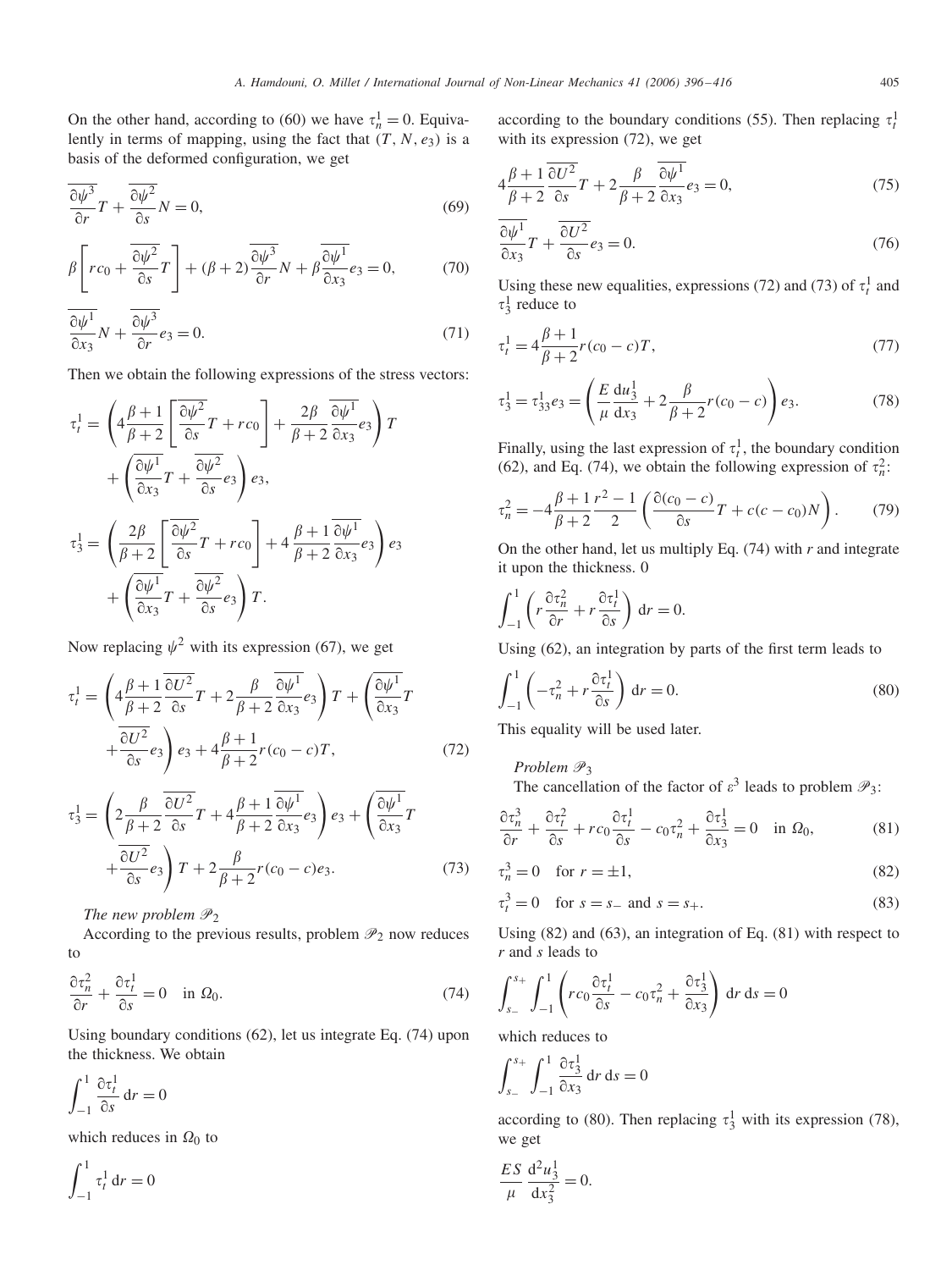According to the boundary conditions (the rod is assumed to be clamped at its extremities), we obtain

$$
u_3^1=0
$$

which concludes the proof of Lemma 2. Therefore, for the force level considered, the reference scale for the axial displacement is not properly chosen. We have to consider  $u_{3r} = h_0$  in order the leading term  $u_3^0$  of the expansion of *U* to be different from zero. Once again, to simplify the notations and the following calculations, we will not make a new dimensional analysis of the equations.  $\Box$ 

# **5. A non-linear model of thin-walled rod for strongly bent profile**

#### *5.1. Non-linear displacement of Vlassov type*

**Result 1.** *For force levels such as*  $\mathcal{F}_t = \mathcal{F}_n = \varepsilon^5$ ,  $\mathcal{G}_t = \mathcal{G}_n = \varepsilon^5$ *et*  $\mathcal{F}_3 = \mathcal{G}_3 = \varepsilon^4$ , *the first non-zero term of the expansion of the displacement is*  $U = (U^1, u_3^2)$ . *The associated kinematics is non-linear of Vlassov type and verify*

$$
\begin{aligned} U^1 &= V(x_3) + (R_{\Theta} - I_2)x, \\ u_3^2 &= u_3(x_3) - \overline{R_{\Theta}x} \frac{\mathrm{d}V}{\mathrm{d}x_3} - \omega_n \frac{\mathrm{d}\Theta}{\mathrm{d}x_3}, \end{aligned}
$$

*where*  $V(x_3)$  *and*  $u_3(x_3)$  *denote the bending and the axial displacement of the point G, respectively,*  $\Theta$  *the angle of the rotation around the (G, e*3*) axis whose matrix of rotation is*  $R_{\Theta} = \begin{bmatrix} \cos \Theta & -\sin \Theta \\ \sin \Theta & \cos \Theta \end{bmatrix}$  $\sin \theta$  cos  $\theta$  $\bigg\}$ ,  $\omega_n$  *the sectorial surface given by*  $d\omega_n/ds = -q$  *and*  $I_2$  *the identity or*  $\mathbb{R}^2$ .

**Proof.** In a first time, we prove that the sections of the rod behave like rigid solids (the curvature and the metric do not vary during the deformation). We then deduce the expression of the displacement.

(i) *The sections stay plane and dot not deform*

We just proved that  $u_3^1 = 0$ . According to (68) and (75), we have

$$
\frac{\partial \bar{U}^2}{\partial s}T = 0. \tag{84}
$$

Let us integrate Eq. (81) upon the thickness. Using (82) and (80), we obtain

$$
\int_{-1}^{1} \left( \frac{\partial \tau_t^2}{\partial s} + \frac{\partial \tau_3^1}{\partial x_3} \right) dr = 0
$$

whose projection onto  $(T, N)$  basis leads to

$$
\int_{-1}^{1} \left( \frac{\partial \tau_{tT}^2}{\partial s} - c \tau_{tN}^2 \right) dr = 0,
$$
\n(85)

$$
\int_{-1}^{1} \left( \frac{\partial \tau_{tN}^2}{\partial s} + c \tau_{tT}^2 \right) dr = 0.
$$
 (86)

Let us now derive Eq. (86) with respect to *s*. We get

$$
\int_{-1}^{1} \left( \frac{\partial^2 \tau_{tN}^2}{\partial s^2} + \frac{\partial c}{\partial s} \tau_{tT}^2 + c \frac{\partial \tau_{tT}^2}{\partial s} \right) dr = 0
$$

which becomes using (85) and (86)

$$
\int_{-1}^{1} \left( \frac{\partial^2 \tau_{tN}^2}{\partial s^2} - \frac{1}{c} \frac{\partial c}{\partial s} \frac{\partial \tau_{tN}^2}{\partial s} + c^2 \tau_{tN}^2 \right) dr = 0.
$$
 (87)

To obtain this equation, we assumed that the curvature of the deformed configuration was different from zero:  $c \neq 0$ . This assumption is satisfied because the curvature must stay of the same order of magnitude along the axis of the rod.<sup>6</sup> Indeed, the rod being clamped at its extremities, we have at this points  $c = c_0$  which is large (we consider here only thin-walled rods with strongly curved profile). Thus with the one-scale approach developed here, the curvature cannot get the value zero in the case of thin-walled rods with strongly curved profile.

Let us now use the following relation:

$$
\int_{-1}^{1} \tau_{tN}^{2} dr = \int_{-1}^{1} \tau_{nT}^{2} dr
$$
 (88)

necessary for the calculations whose proof is detailed in Appendix A. Replacing  $\tau_{tN}^2$  with  $\tau_{nT}^2$  in Eq. (87), we get

$$
\int_{-1}^{1} \left( \frac{\partial^2 \tau_{nT}^2}{\partial s^2} - \frac{1}{c} \frac{\partial c}{\partial s} \frac{\partial \tau_{nT}^2}{\partial s} + c^2 \tau_{nT}^2 \right) dr = 0.
$$

Finally replacing  $\tau_{nT}^2$  with its expression (79), we obtain the following second-order differential equation

$$
\frac{\partial^3(c_0 - c)}{\partial s^3} - \frac{1}{c} \frac{\partial c}{\partial s} \frac{\partial^2(c_0 - c)}{\partial s^2} + c^2 \frac{\partial(c_0 - c)}{\partial s} = 0
$$

whose general solution writes

$$
\frac{\partial (c_0 - c)}{\partial s} = A(x_3) \cos(\alpha) + B(x_3) \sin(\alpha) \tag{89}
$$

with  $d\alpha/ds = c$ .

The boundary condition (55) and expression (77) of  $\tau_t^1$  give us

$$
c_0 - c = 0 \quad \text{for } s = s_- \text{ and } s = s_+.
$$

In the same way, (63), (127) and (79) lead to

$$
\frac{\partial (c_0 - c)}{\partial s} = 0 \quad \text{for } s = s_- \text{ and } s = s_+.
$$

With the previous boundary conditions, the unique solution of (89) writes

$$
c=c_0.
$$

Thus we proved that the curvature does not vary during the deformation. According to (66) the metric of the profile does not

<sup>&</sup>lt;sup>6</sup> If not we have multi-scale problems which are much more complicated and not studied in this paper.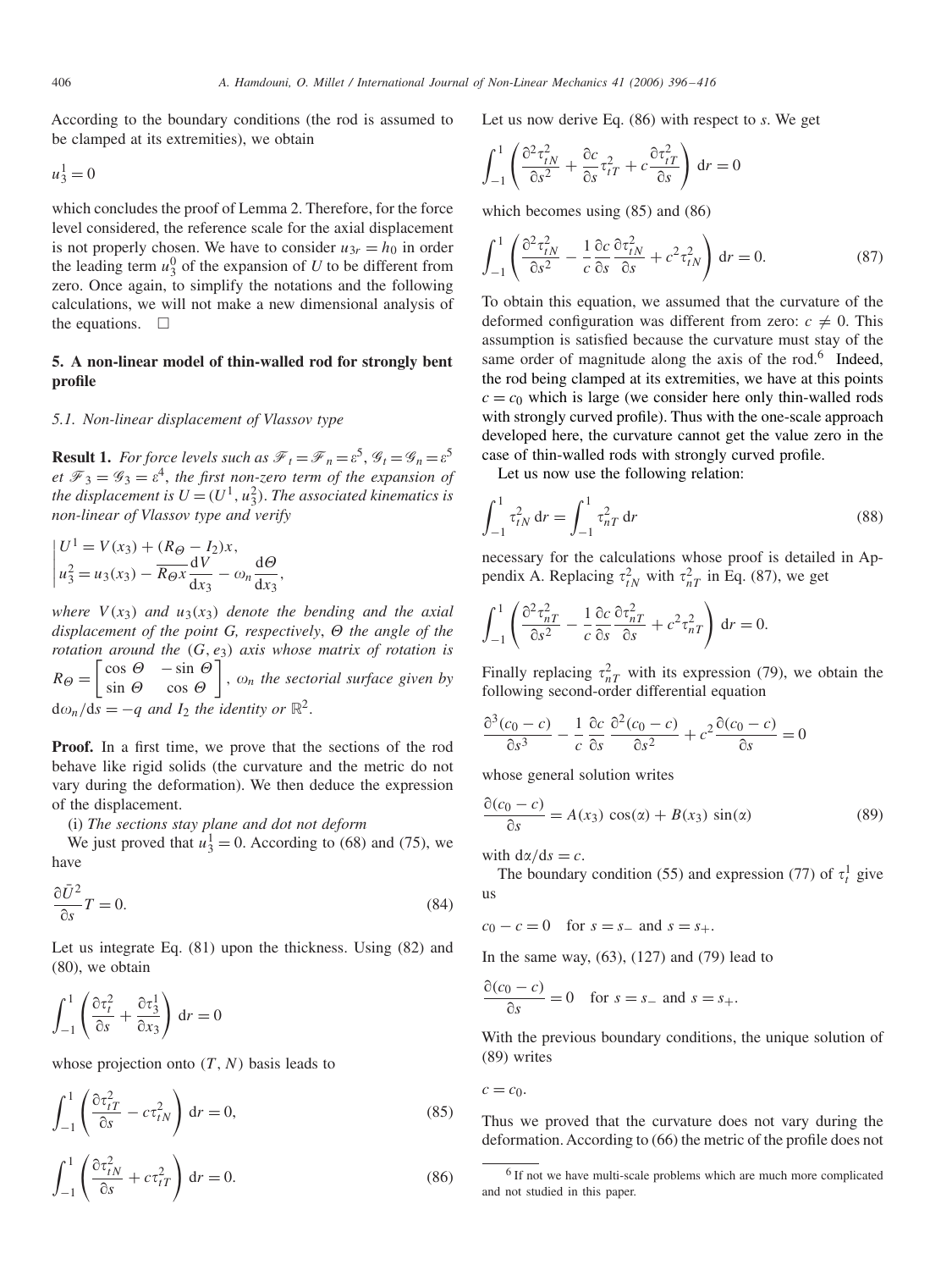vary neither at the first order. The displacement of the section is a plane rigid solid displacement. This assumption made by Vlassov in linear theory stays valid in non-linear theory, for the level of displacements considered here.

Therefore the local basis  $(T, N, e_3)$  of the deformed configuration can be deduced from the initial local basis  $(t, n, e_3)$  by a rotation around the *e*<sup>3</sup> axis which does not depend on *s*.

Let us denote  $\Theta(x_3)$  the angle of this rotation whose twodimensional matrix writes in the  $(t, n)$  basis:

$$
R_{\Theta} = \begin{bmatrix} \cos \Theta & -\sin \Theta \\ \sin \Theta & \cos \Theta \end{bmatrix}
$$

then we have

$$
\frac{\partial \psi^1}{\partial s} = T = R_{\Theta} t
$$

and as  $\psi^1 = U^1 + x$ , we deduce that

$$
\frac{\partial U^1}{\partial s} = (R_{\Theta} - I_2)t,
$$

where  $I_2$  denotes the identity matrix of the plane  $(t, n)$ . So that the displacement of the section in its plane writes

$$
U^{1} = V(x_{3}) + (R_{\Theta} - I_{2})x, \qquad (90)
$$

where  $V(x_3)$  denotes the displacement of the origin of the frame. In the system of principal coordinates, the origin considered coincides with the center of gravity *G* of the section.

Let us notice that it is possible to introduce equally the shear center *C* of the section. To do this, let us writes

$$
U^{1} = W(x_{3}) + (R_{\Theta} - I_{2})(x - x_{c}),
$$

where  $x_c$  denotes the position of the point *C* in the plane of the section. The displacement  $W(x_3)$  then denotes the displacement of the shear center *C*. In what follows, to simplify the notations, we will use the expression (90) of  $U^1$ .

# (ii) *Expression of the axial displacement*

To determine the axial displacement  $u_3^2$ , let us use (76) and (67). We obtain

$$
\frac{\overline{\partial \psi^1}}{\overline{\partial x_3}}T + \frac{\overline{\partial \psi^2}}{\overline{\partial s}}e_3 = \frac{\overline{\partial \psi^1}}{\overline{\partial x_3}}T + \frac{\partial u_3^2}{\overline{\partial s}} = 0.
$$

As  $T = d\psi^1/ds$ , we deduce that

$$
\frac{\partial u_3^2}{\partial s} = -\frac{\overline{\partial \psi^1}}{\partial x_3} \frac{\partial \psi^1}{\partial s}
$$

or equivalently

$$
\frac{\partial u_3^2}{\partial s} = -\frac{\partial}{\partial s} \left[ \frac{\partial \psi^1}{\partial x_3} \psi^1 \right] + \frac{\overline{\partial T}}{\partial x_3} \psi^1.
$$

As  $\partial T / \partial x_3 = (d\Theta / dx_3)N$ , we obtain

$$
\frac{\partial u_3^2}{\partial s} = -\frac{\partial}{\partial s} \left[ \frac{\partial \psi^1}{\partial x_3} \psi^1 \right] + Q \frac{\mathrm{d} \Theta}{\mathrm{d} x_3},
$$

where the vector  $\Pi \psi^1$  (projection of  $\psi^1$  onto the  $(t, n)$  basis) has been decomposed onto the local basis  $(T, N)$  as follows:  $\Pi \psi^1 = HT + QN$ . Then we deduce that

$$
u_3^2 = \bar{u}_3^2 - \frac{\partial \psi^1}{\partial x_3} \psi^1 - \omega_N \frac{\mathrm{d}\Theta}{\mathrm{d}x_3},
$$

where  $\frac{\partial \omega_N}{\partial s} = -Q$ , and  $\bar{u}_3^2$  denotes the axial displacement of the section. Let us notice that  $\omega_N$  corresponds to the classical sectorial area (see [\[2\]\)](#page-19-0) but calculated here in the deformed configuration.

It is possible to express the displacement  $u_3^2$  in a more classical way. To do this, let us develop the previous expression. Replacing  $\psi^1$  by its expression (90), we obtain

$$
u_3^2 = \bar{u}_3^2 - \left[\overline{V} + \overline{R_{\Theta}x}\right] \left[\frac{\mathrm{d}V}{\mathrm{d}x_3} + \frac{\mathrm{d}\Theta}{\mathrm{d}x_3} AR_{\Theta}x\right] - \omega_N \frac{\mathrm{d}\Theta}{\mathrm{d}x_3},
$$

where  $\Lambda$  denotes the two-dimensional matrix of "the wedge product with  $e_3$ ", which writes in all basis orthogonal to  $e_3$  (in particular in *(t, n)*):

$$
A = \begin{bmatrix} 0 & -1 \\ 1 & 0 \end{bmatrix}.
$$

Let us develop the previous expression of  $u_3^2$ . As  $\overline{R_{\Theta}x} \Lambda R_{\Theta}x=0$ , we obtain

$$
u_3^2 = \bar{u}_3^2 - \overline{V} \frac{dV}{dx_3} - \overline{R_{\Theta}x} \frac{dV}{dx_3} - \frac{d\Theta}{dx_3} \overline{V} A R_{\Theta} x - \omega_N \frac{d\Theta}{dx_3}
$$

or equivalently

$$
u_3^2 = u_3(x_3) - \overline{x} \overline{R}_{\Theta} \frac{\mathrm{d}V}{\mathrm{d}x_3} - \omega_n \frac{\mathrm{d}\Theta}{\mathrm{d}x_3},
$$

where we set

$$
u_3(x_3) = \bar{u}_3^2 - \overline{V} \frac{dV}{dx_3},
$$
  

$$
\omega_n = \overline{V} A R_\Theta x + \omega_N.
$$

Let us notice that  $\omega_n$  denotes the sectorial area of the nondeformed configuration. Indeed, we have

$$
\frac{\mathrm{d}\omega_n}{\mathrm{d}s} = \overline{V} A R \omega t - \frac{\mathrm{d}\omega_N}{\mathrm{d}s}.
$$

As  $d\omega_N/ds = -Q$ ,  $Q = \overline{\psi^1}N$  and  $\Lambda t = n$ , we get

$$
\frac{\mathrm{d}\omega_n}{\mathrm{d}s} = \overline{V}R_{\Theta}n - \overline{\psi^1}N.
$$

On the other hand, according to (90), we have  $\psi^1 = V + R_{\Theta}x$ and  $R_{\Theta} n = N$ . So that

$$
\frac{\mathrm{d}\omega_n}{\mathrm{d}s} = -\bar{x}n = -q
$$

which corresponds to the classical definition of the sectorial area in the non-deformed configuration [\[2\].](#page-19-0)  $\Box$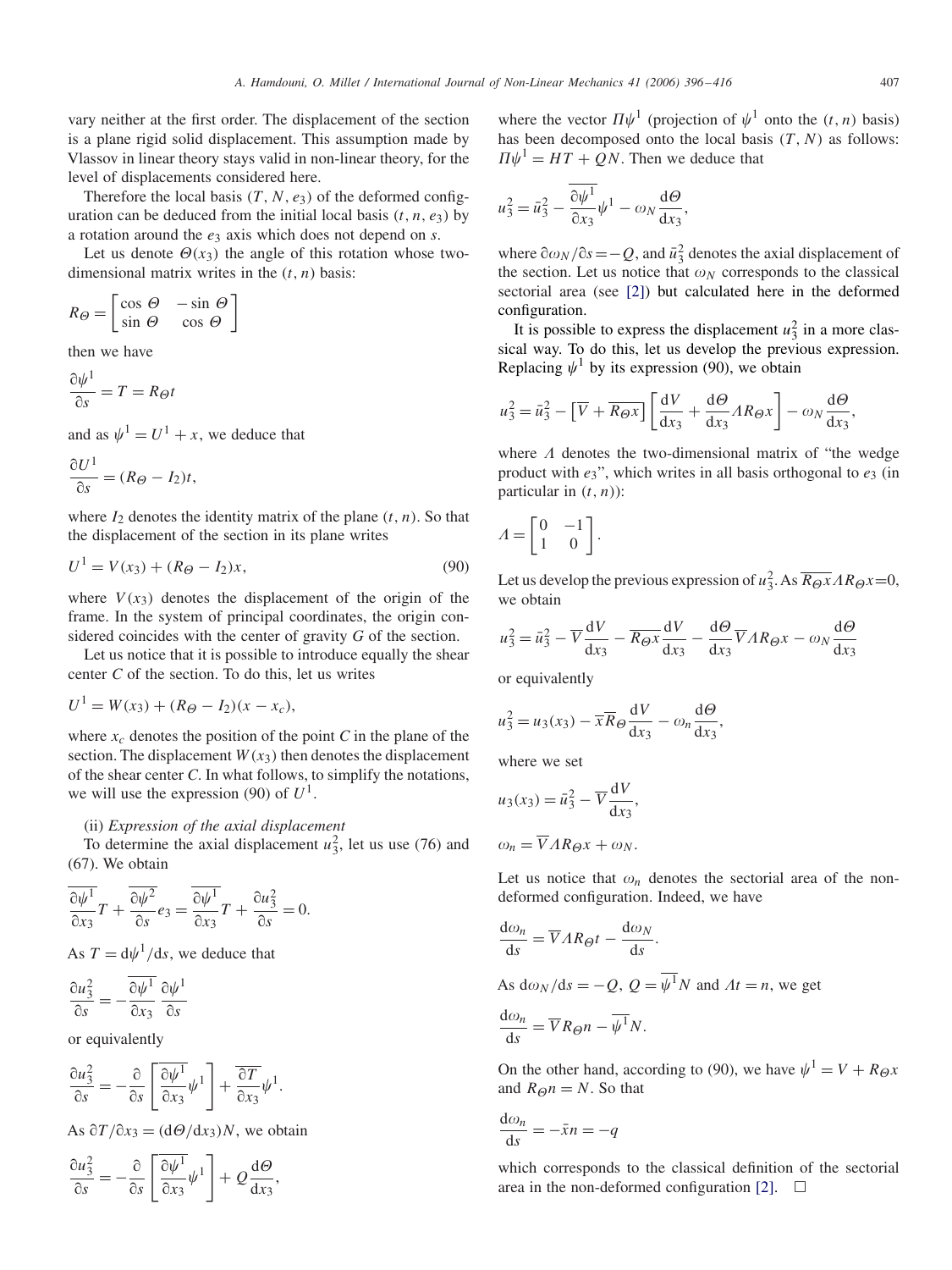# *5.2. Computation of the stresses*

**Result 2.** For external level forces such as  $\mathscr{F}_t = \mathscr{F}_n = \varepsilon^5$ ,  $\mathscr{G}_t = \mathscr{G}_n = \varepsilon^5$  and  $\mathscr{F}_3 = \mathscr{G}_3 = \varepsilon^4$ , the first non-zero term of the  $s$ *tresses*  $\sigma$  *is*  $\sigma^2$  *whose expression in*  $(t, n, e_3)$  *basis writes* 

$$
\sigma^2 = \begin{bmatrix} 0 & 0 & \sigma_{t3}^2 \\ 0 & 0 & 0 \\ \sigma_{t3}^2 & 0 & \sigma_{33}^2 \end{bmatrix}
$$

*with*

$$
\sigma_{t3}^2 = -2r \frac{d\Theta}{dx_3}
$$

$$
\sigma_{33}^2 = \frac{E}{\mu} \frac{\partial u_3^2}{\partial x_3} + \frac{E}{2\mu} \left\| \frac{\partial \psi^1}{\partial x_3} \right\|^2.
$$

**Proof.** Let us first explain  $\psi^3$  and then the components  $\tau^2$  and  $\sigma^2$  of the stresses at order two.

*Expression of*  $\psi^3$ As we proved that  $c = c_0$ , we have according to (77) and (79):

$$
\tau_t^1 = \tau_n^2 = 0.
$$

On the other hand, from Eqs. (69), (70) and (71), using (84) and the result of Lemma 2, we deduce that  $\psi^3$  satisfy the three following relations:

$$
\overline{\frac{\partial \psi^3}{\partial r}} T = -\overline{\frac{\partial \psi^2}{\partial s}} N = -\overline{\frac{\partial U^2}{\partial s}} N,
$$
  

$$
\overline{\frac{\partial \psi^3}{\partial r}} N = 0,
$$
  

$$
\overline{\frac{\partial \psi^3}{\partial r}} e_3 = -\overline{\frac{\partial \psi^1}{\partial x_3}} N.
$$

Thus the components of  $\psi^3$  are given by

$$
\psi_T^3 = \tilde{U}_T^3 - r \frac{\partial U^2}{\partial s} N,\tag{91}
$$

$$
\psi_N^3 = \tilde{U}_N^3,\tag{92}
$$

$$
\psi_3^3 = \tilde{U}_3^3 - r \frac{\overline{\partial \psi^1}}{\partial x_3} N. \tag{93}
$$

On the other hand, as  $\tau_n^2 = 0$ , we have the following relations:

$$
\frac{\overline{\partial \psi^4}}{\overline{\partial}r}T + \frac{\overline{\partial \psi^3}}{\overline{\partial}r}\frac{\partial \psi^2}{\partial s} + \frac{\overline{\partial \psi^3}}{\overline{\partial}s}N = 0,
$$
  

$$
\frac{\overline{\partial \psi^4}}{\overline{\partial}r}e_3 + \frac{\overline{\partial \psi^3}}{\overline{\partial}r}\frac{\partial \psi^1}{\partial x_3} + \frac{\overline{\partial \psi^2}}{\overline{\partial}x_3}N = 0,
$$

$$
\frac{\beta}{2} \left[ \left\| \frac{\partial \psi^2}{\partial s} \right\|^2 + 2 \frac{\partial \psi^3}{\partial s} r + 4rc_0 \frac{\partial \psi^2}{\partial s} r + 3(rc_0)^2 \right] + \frac{\beta + 2}{2} \left[ \left\| \frac{\partial \psi^3}{\partial r} \right\|^2 + 2 \frac{\partial \psi^4}{\partial r} N \right] + \frac{\beta}{2} \left[ \left\| \frac{\partial \psi^1}{\partial x_3} \right\|^2 + 2 \frac{\partial \psi^2}{\partial x_3} e_3 \right] = 0
$$

which leads to

$$
\tau_t^2 = \left(2\frac{\beta+1}{\beta+2}\left[\left\|\frac{\partial\psi^2}{\partial s}\right\|^2 + 2\frac{\overline{\partial\psi^3}}{\partial s}T + 4rc_0\frac{\overline{\partial\psi^2}}{\partial s}T\right.\right.
$$

$$
+ 3rc_0^2\right] + \frac{\beta}{\beta+2}\left[\left\|\frac{\partial\psi^1}{\partial x_3}\right\|^2 + 2\frac{\overline{\partial\psi^2}}{\partial x_3}es\right]T
$$

$$
+ \left(\frac{\overline{\partial\psi^2}}{\partial x_3}T + \frac{\overline{\partial\psi^1}}{\partial x_3}\frac{\partial\psi^2}{\partial s} + \frac{\overline{\partial\psi^3}}{\partial s}es\right)e_3,
$$

$$
\tau_3^2 = \left(\frac{\beta}{\beta+2}\left[\left\|\frac{\partial\psi^2}{\partial s}\right\|^2 + 2\frac{\overline{\partial\psi^3}}{\partial s}T + 4rc_0\frac{\overline{\partial\psi^2}}{\partial s}T\right.\right.
$$

$$
+ 3rc_0^2\right] + 2\frac{\beta+1}{\beta+2}\left[\left\|\frac{\partial\psi^1}{\partial x_3}\right\|^2 + 2\frac{\overline{\partial\psi^2}}{\partial x_3}es\right]\right)e_3
$$

$$
+ \left(\frac{\overline{\partial\psi^2}}{\partial x_3}T + \frac{\overline{\partial\psi^1}}{\partial x_3}\frac{\partial\psi^2}{\partial s} + \frac{\overline{\partial\psi^3}}{\partial s}es\right)T.
$$

Then replacing  $\psi^2$  and  $\psi^3$  with their expressions (67) and  $(91)$ – $(93)$ , respectively, we obtain

$$
\tau_t^2 = -4r \frac{\beta + 1}{\beta + 2} \frac{\partial}{\partial s} \left( \frac{\partial U^2}{\partial s} N \right) T + 2 \frac{\beta + 1}{\beta + 2}
$$
  
\n
$$
\times \left[ \left\| \frac{\partial U^2}{\partial s} \right\|^2 + 2 \frac{\partial \tilde{U}_T^3}{\partial s} - 2c_0 \tilde{U}_N^3 \right] T
$$
  
\n
$$
+ \frac{\beta}{\beta + 2} \left[ \left\| \frac{\partial \psi^1}{\partial x_3} \right\|^2 + 2 \frac{\partial U^2}{\partial x_3} e_3 \right] T
$$
  
\n
$$
+ \left( \frac{\partial U^2}{\partial x_3} T + \frac{\partial \psi^1}{\partial x_3} \frac{\partial U^2}{\partial s} + \frac{\partial \tilde{U}^3}{\partial s} e_3 - 2r \frac{\mathrm{d} \Theta}{\mathrm{d} x_3} \right) e_3, \qquad (94)
$$

$$
\tau_3^2 = -2r \frac{\beta}{\beta + 2} \frac{\partial}{\partial s} \left( \frac{\partial U^2}{\partial s} N \right) e_3 + \frac{\beta}{\beta + 2}
$$
  
\n
$$
\times \left[ \left\| \frac{\partial U^2}{\partial s} \right\|^2 + 2 \frac{\partial \tilde{U}_T^3}{\partial s} - 2c_0 \tilde{U}_N^3 \right] e_3
$$
  
\n
$$
+ 2 \frac{\beta + 1}{\beta + 2} \left[ \left\| \frac{\partial \psi^1}{\partial x_3} \right\|^2 + 2 \frac{\partial U^2}{\partial x_3} e_3 \right] e_3
$$
  
\n
$$
+ \left( \frac{\partial U^2}{\partial x_3} T + \frac{\partial \psi^1}{\partial x_3} \frac{\partial U^2}{\partial s} + \frac{\partial \tilde{U}^3}{\partial s} e_3 - 2r \frac{d\Theta}{dx_3} \right) T, \qquad (95)
$$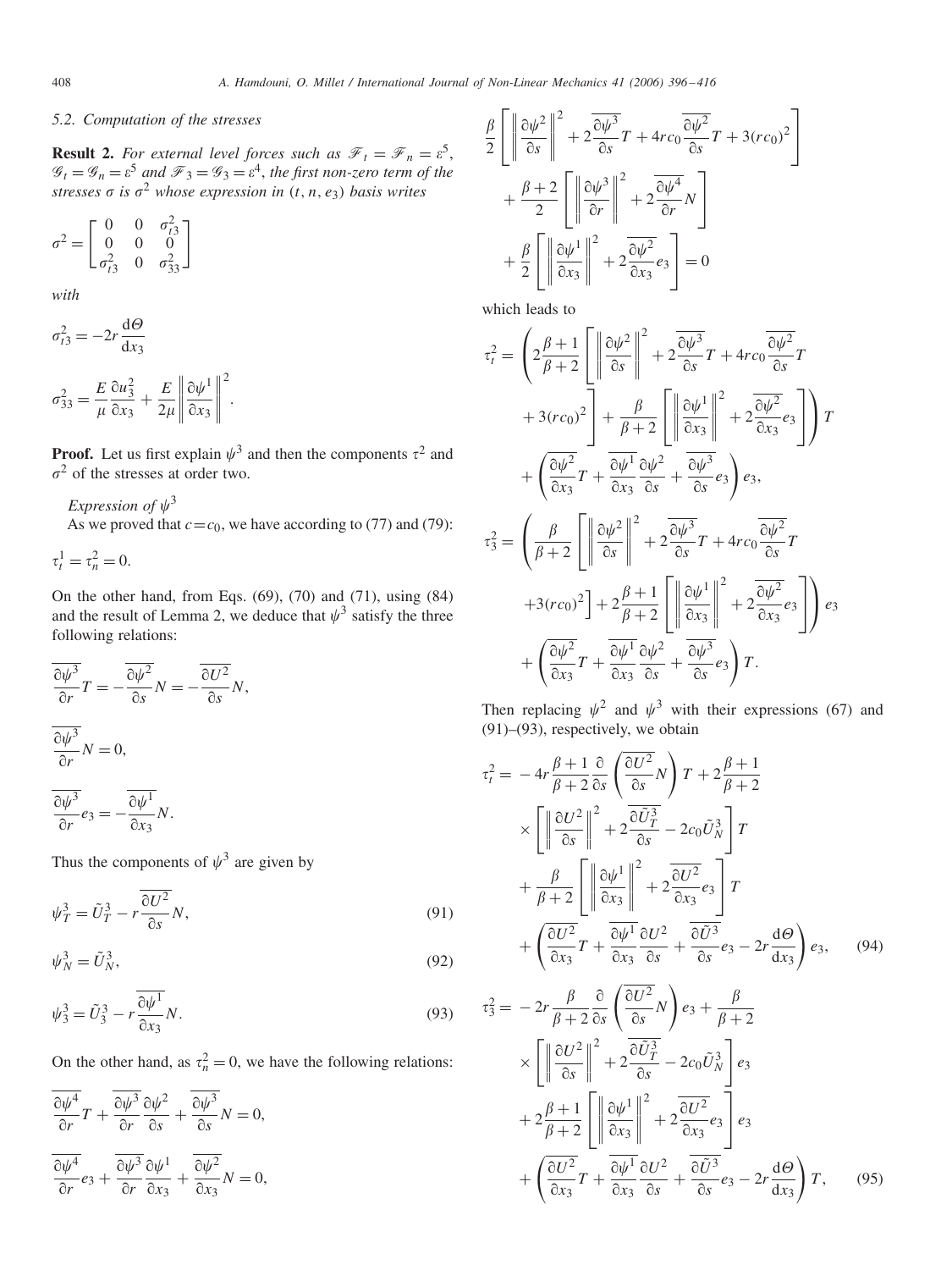*The new problem*  $\mathcal{P}_3$ 

According to the previous results, problem  $\mathscr{P}_3$  reduces to

$$
\frac{\partial \tau_n^3}{\partial r} + \frac{\partial \tau_t^2}{\partial s} = 0 \quad \text{in } \Omega_0. \tag{96}
$$

Using (82), an integration of Eq. (96) upon the thickness leads to

$$
\int_{-1}^{1} \frac{\partial \tau_t^2}{\partial s} dr = 0
$$

which reduces to

$$
\int_{-1}^{1} \tau_t^2 \, \mathrm{d}r = 0
$$

according to (63). Replacing  $\tau_t^2$  with its expression (94), we obtain

$$
2\frac{\beta+1}{\beta+2}\left[\left\|\frac{\partial U^2}{\partial s}\right\|^2+2\frac{\partial \tilde{U}_T^3}{\partial s}-2c_0\tilde{U}_N^3\right] + \frac{\beta}{\beta+2}\left[\left\|\frac{\partial \psi^1}{\partial x_3}\right\|^2+2\frac{\partial U^2}{\partial x_3}e_3\right]=0,
$$
  

$$
\frac{\partial U^2}{\partial x_3}T+\frac{\partial \psi^1}{\partial x_3}\frac{\partial U^2}{\partial s}-\frac{\partial \tilde{U}^3}{\partial s}e_3=0.
$$

Thus the expressions of  $\tau_t^2$  and  $\tau_3^2$  reduce to

$$
\tau_t^2 = -4r \frac{\beta + 1}{\beta + 2} \frac{\partial}{\partial s} \left( \frac{\partial U^2}{\partial s} N \right) T - 2r \frac{d\Theta}{dx_3} e_3,
$$
\n(97)\n
$$
\tau_3^2 = -2r \frac{\beta}{\beta + 2} \frac{\partial}{\partial s} \left( \frac{\partial U^2}{\partial s} N \right) e_3
$$
\n
$$
+ \frac{E}{2\mu} \left[ \left\| \frac{\partial \psi^1}{\partial x_3} \right\|^2 + 2 \frac{\partial U^2}{\partial x_3} e_3 \right] e_3 - 2r \frac{d\Theta}{dx_3} T.
$$
\n(98)

Finally, using (96) and (98), we deduce the following expression of  $\tau_n^3$ :

$$
\tau_n^3 = 4 \frac{\beta + 1}{\beta + 2} \left[ \frac{\partial^2}{\partial s^2} \left( \frac{\partial U^2}{\partial s} N \right) T + c_0 \frac{\partial}{\partial s} \left( \frac{\partial U^2}{\partial s} N \right) N \right] \frac{r^2 - 1}{2}.
$$
\n(99)

On the other hand, in the same way as for problem  $\mathcal{P}_2$ , let us multiply Eq. (96) with *r* and integrate it upon the thickness. We obtain

$$
\int_{-1}^{1} \left( r \frac{\partial \tau_n^3}{\partial r} + r \frac{\partial \tau_t^2}{\partial s} \right) dr = 0.
$$

Using (82), an integration by parts of the first term leads to

$$
\int_{-1}^{1} \left( -\tau_n^3 + r \frac{\partial \tau_r^2}{\partial s} \right) dr = 0 \tag{100}
$$

which will be used later.

# *The problem*  $\mathcal{P}_4$

The cancellation of the factor of  $\varepsilon^4$  leads to problem  $\mathcal{P}_4$ which writes

$$
\frac{\partial \tau_n^4}{\partial r} + \frac{\partial \tau_i^3}{\partial s} + r c_0 \frac{\partial \tau_i^2}{\partial s} - c_0 \tau_n^3 + \frac{\partial \tau_3^2}{\partial x_3} = -f_3 e_3 \quad \text{in } \Omega_0,\tag{101}
$$

$$
\tau_n^4 = g_3^{\pm} e_3 \quad \text{for } r = \pm 1,
$$
 (102)

$$
\tau_t^4 = 0 \quad \text{for } s = s_- \text{ and } s = s_+.
$$
 (103)

Let us now project Eq. (101) onto the plane of a section and integrate it upon the thickness. Using (100) and (102), we get

$$
\int_{-1}^{1} \Pi \left( \frac{\partial \tau_i^3}{\partial s} + \frac{\partial \tau_3^2}{\partial x_3} \right) dr = 0,
$$

where we recall that  $\Pi$  denotes the orthogonal projection onto the plane of a section. Decomposing this equation in the basis  $(T, N)$ , we obtain the two following scalar equations:

$$
\int_{-1}^{1} \left( \frac{\partial \tau_{tT}^{3}}{\partial s} - c_0 \tau_{tN}^{3} \right) dr = 0,
$$
\n(104)

$$
\int_{-1}^{1} \left( \frac{\partial \tau_{tN}^3}{\partial s} + c_0 \tau_{tT}^3 \right) dr = 0.
$$
 (105)

Let us derive Eq. (105) with respect to *s*. We have

$$
\int_{-1}^{1} \left( \frac{\partial^2 \tau_{tN}^3}{\partial s^2} + \frac{\partial c_0}{\partial s} \tau_{tT}^3 + c_0 \frac{\partial \tau_{tT}^3}{\partial s} \right) dr = 0
$$

which can be written

$$
\int_{-1}^{1} \left( \frac{\partial^2 \tau_{tN}^3}{\partial s^2} - \frac{1}{c_0} \frac{\partial c_0}{\partial s} \frac{\partial \tau_{tN}^3}{\partial s} + c_0^2 \tau_{tN}^3 \right) dr = 0 \tag{106}
$$

using (104) and (105). To simplify this last equation, let us use the following relation:

$$
\int_{-1}^{1} \tau_{tN}^{3} dr = \int_{-1}^{1} \tau_{nT}^{3} dr.
$$
 (107)

whose proof is detailed in Appendix A.

Using the previous relation, Eq. (106) becomes

$$
\int_{-1}^{1} \left( \frac{\partial^2 \tau_{nT}^3}{\partial s^2} - \frac{1}{c_0} \frac{\partial c_0}{\partial s} \frac{\partial \tau_{nT}^3}{\partial s} + c_0^2 \tau_{nT}^3 \right) dr = 0.
$$

Now replacing  $\tau_{nT}^3$  with its expression (99), we obtain

$$
\frac{\partial^4}{\partial s^4} \left( \frac{\partial U^2}{\partial s} N \right) - \frac{1}{c_0} \frac{\partial c_0}{\partial s} \frac{\partial^3}{\partial s^3} \left( \frac{\partial U^2}{\partial s} N \right) + c_0^2 \frac{\partial^2}{\partial s^2} \left( \frac{\partial U^2}{\partial s} N \right) = 0
$$

whose general solution writes

$$
\frac{\partial^2}{\partial s^2} \left( \frac{\partial U^2}{\partial s} N \right) = A(x_3) \cos(\alpha) + B(x_3) \sin(\alpha)
$$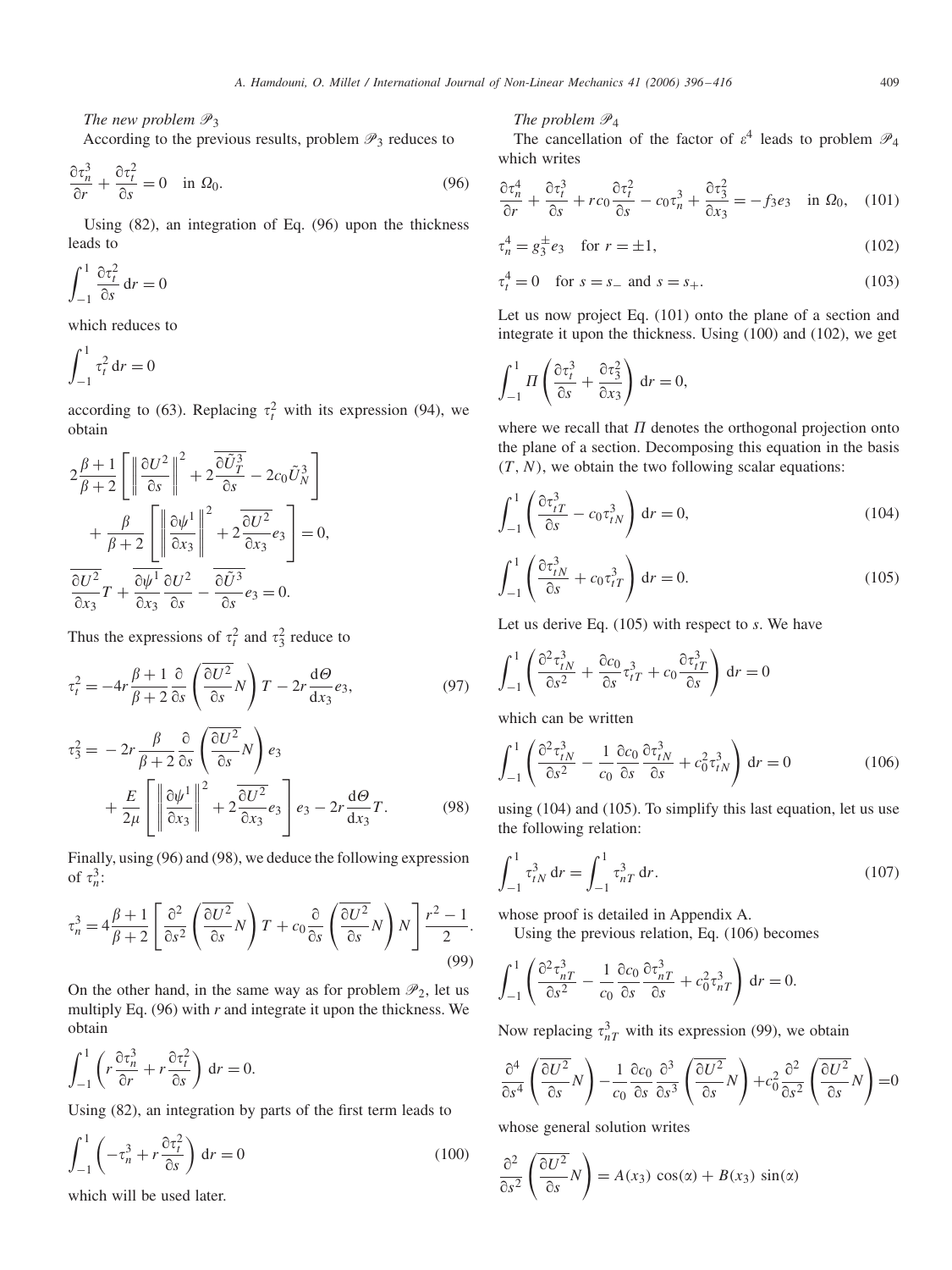with

$$
\frac{\mathrm{d}\alpha}{\mathrm{d}s} = c_0.
$$

On the other hand, the boundary condition (63) and expression (97) of  $\tau_t^2$  lead to

$$
\tau_{tT}^2 = 0 \quad \text{for } s = s_- \text{ and } s = s_+
$$

or equivalently

$$
\frac{\partial}{\partial s} \left( \frac{\partial U^2}{\partial s} N \right) = 0 \quad \text{for } s = s_- \text{ and } s = s_+.
$$

In the same way, (83) implies that

$$
\tau_{tN}^3 = 0 \quad \text{for } s = s_- \text{ and } s = s_+
$$

which leads, according to relation (2), to

$$
\int_{-1}^1 \tau_{nT}^3 \, \mathrm{d}r = 0.
$$

Then replacing  $\tau_{nT}^3$  with its expression (99), we get

$$
\frac{\partial^2}{\partial s^2} \left( \frac{\partial U^2}{\partial s} N \right) = 0 \quad \text{for } s = s_- \text{ and } s = s_+
$$

which leads to

$$
\frac{\partial}{\partial s} \left( \frac{\partial U^2}{\partial s} N \right) = 0
$$

according to the four boundary condition above. Thus we have

$$
\frac{\partial U^2}{\partial s}N = \Psi(x_3). \tag{108}
$$

Finally, we have  $\tau_n^3 = 0$  and the stresses  $\tau_t^2$  and  $\tau_3^2$  reduce to

$$
\tau_t^2 = \sigma_{t3}^2 e_3 = -2r \frac{d\Theta}{dx_3} e_3,
$$
\n(109)

$$
\tau_3^2 = \sigma_{t3}^2 T + \sigma_{33}^2 e_3
$$
  
= 
$$
-2r \frac{d\Theta}{dx_3} T + \frac{E}{2\mu} \left[ \left\| \frac{\partial \psi^1}{\partial x_3} \right\|^2 + 2 \frac{\partial U^2}{\partial x_3} e_3 \right] e_3
$$
 (110)

which leads to the expressions of Result 2.  $\Box$ 

# *5.3. One-dimensional equilibrium equations*

**Result 3** (*Traction equation*). *For a level of applied forces such* as  $\mathscr{F}_t = \mathscr{F}_n = \varepsilon^5$ ,  $\mathscr{G}_t = \mathscr{G}_n = \varepsilon^5$  and  $\mathscr{F}_3 = \mathscr{G}_3 = \varepsilon^4$ , the dimen*sionless unknowns of the displacement field V (x*3*)*, *u*3*(x*3*) and*  $\Theta(x_3)$  *are solution of the following traction equation*:

$$
\frac{E}{\mu} \frac{d}{dx_3} \left[ S \frac{du_3}{dx_3} - \overline{R_{\Theta} S_x} \frac{d^2 V}{dx_3^2} - S_{\omega_n} \frac{d^2 \Theta}{dx_3^2} + \frac{1}{2} \left( S \left\| \frac{dV}{dx_3} \right\|^2 + I_x \left( \frac{d\Theta}{dx_3} \right)^2 \right) \right] = -P_3
$$

*with*

$$
P_3 = \int_{s_-}^{s_+} \int_{-1}^1 f_3 \, dr \, ds + \int_{s_-}^{s_+} [g_3^+ - g_3^-] \, ds
$$

*and where*

$$
S = \int_{s_-}^{s_+} \int_{-1}^1 dr \, ds, \quad S_x = \int_{s_-}^{s_+} \int_{-1}^1 x \, dr \, ds,
$$
  

$$
S_{\omega_n} = \int_{s_-}^{s_+} \int_{-1}^1 \omega \, dr \, ds, \quad I_x = \int_{s_-}^{s_+} \int_{-1}^1 ||x||^2 \, dr \, ds.
$$

**Proof.** *The reduced problem*  $\mathcal{P}_4$ 

According to the previous results, problem  $\mathscr{P}_4$  now reduces to

$$
\frac{\partial \tau_n^4}{\partial r} + \frac{\partial \tau_i^3}{\partial s} + \frac{\partial \tau_3^2}{\partial x_3} = -f_3 e_3 \quad \text{in } \Omega_0. \tag{111}
$$

Let us integrate Eq. (111) upon a section. With the boundary conditions (83) and (102), we obtain

$$
\int_{s_-}^{s_+} \int_{-1}^1 \frac{\partial \tau_3^2}{\partial x_3} dr ds = -P_3 e_3,
$$

where we set  $P_3 = \int_{s_-}^{s_+} \int_{-1}^{1} f_3 \, dr \, ds + \int_{s_-}^{s_+} [g_3^+ - g_3^-] \, ds$ . Then replacing  $\tau_3^2$  with its expression of Result 2, we obtain the equilibrium equation of traction-compression:

$$
\frac{E}{2\mu} \frac{\partial}{\partial x_3} \left[ \int_{s_-}^{s_+} \int_{-1}^1 \left\| \frac{\partial U^1}{\partial x_3} \right\|^2 + 2 \frac{\partial u_3^2}{\partial x_3} dr ds \right] = -P_3.
$$

As

$$
\frac{\partial u_3^2}{\partial x_3} = \frac{\mathrm{d}u_3}{\mathrm{d}x_3} - \overline{x} \frac{\overline{\mathrm{d}R_\Theta}}{\mathrm{d}x_3} \frac{\mathrm{d}V}{\mathrm{d}x_3} - \overline{x} \overline{R_\Theta} \frac{\mathrm{d}^2 V}{\mathrm{d}x_3^2} - \omega_n \frac{\mathrm{d}^2 \Theta}{\mathrm{d}x_3^2}
$$

and

$$
\frac{\mathrm{d}R_{\Theta}}{\mathrm{d}x_3} = AR_{\Theta} \frac{\mathrm{d}\Theta}{\mathrm{d}x_3}
$$

we get

$$
\frac{\partial u_3^2}{\partial x_3} = \frac{\mathrm{d}u_3}{\mathrm{d}x_3} - \overline{x} \overline{R} \overline{\Theta} \frac{\mathrm{d}^2 V}{\mathrm{d}x_3^2} - \overline{x} \overline{A} \overline{R} \overline{\Theta} \frac{\mathrm{d}V}{\mathrm{d}x_3} \frac{\mathrm{d}\Theta}{\mathrm{d}x_3} - \omega_n \frac{\mathrm{d}^2 \Theta}{\mathrm{d}x_3^2}
$$

.

.

In the same way, we have

$$
\frac{\partial U^1}{\partial x_3} = \frac{\mathrm{d}V}{\mathrm{d}x_3} + AR_{\Theta} x \frac{\mathrm{d}\Theta}{\mathrm{d}x_3}
$$

As

$$
\left\|\frac{\partial U^1}{\partial x_3}\right\|^2 = \frac{\overline{\partial U^1}}{\overline{\partial x_3}} \frac{\partial U^1}{\partial x_3}
$$

we get

$$
\left\|\frac{\partial U^1}{\partial x_3}\right\|^2 = \left\|\frac{\mathrm{d}V}{\mathrm{d}x_3}\right\|^2 + 2\overline{AR\theta x}\frac{\mathrm{d}V}{\mathrm{d}x_3}\frac{\mathrm{d}\Theta}{\mathrm{d}x_3} + \|x\|^2 \left(\frac{\mathrm{d}\Theta}{\mathrm{d}x_3}\right)^2
$$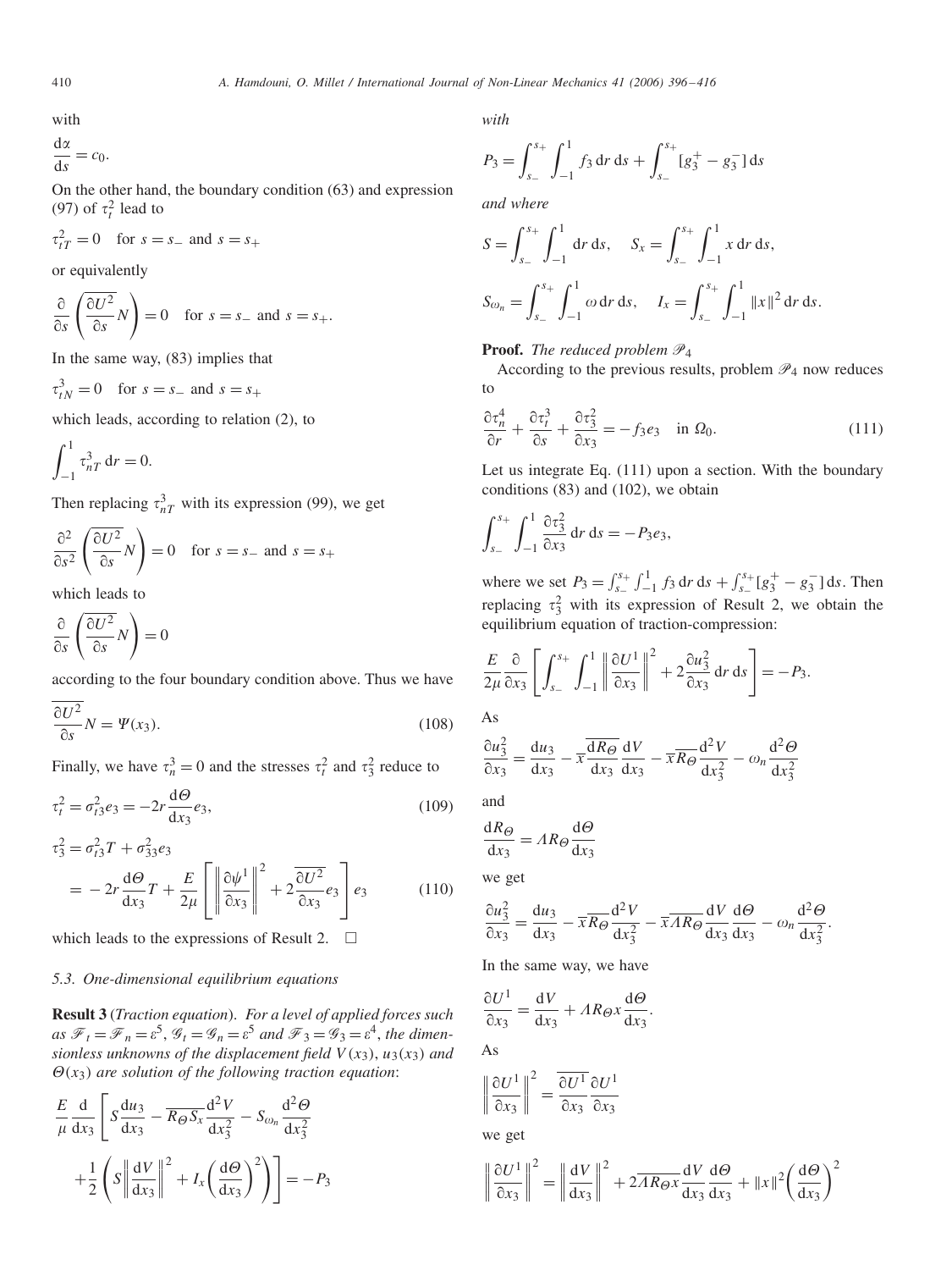and the traction equilibrium equation reduces to

$$
\frac{E}{\mu} \frac{d}{dx_3} \left[ S \frac{du_3}{dx_3} - \overline{R_{\theta} S_x} \frac{d^2 V}{dx_3^2} - S_{\omega_n} \frac{d^2 \Theta}{dx_3^2} + \frac{1}{2} \left( S \left\| \frac{dV}{dx_3} \right\|^2 + I_x \left( \frac{d\Theta}{dx_3} \right)^2 \right) \right] = -P_3
$$

with

$$
S = \int_{s_-}^{s_+} \int_{-1}^1 dr \, ds, \quad S_x = \int_{s_-}^{s_+} \int_{-1}^1 x \, dr \, ds,
$$
  

$$
S_{\omega_n} = \int_{s_-}^{s_+} \int_{-1}^1 \omega_n \, dr \, ds, \quad I_x = \int_{s_-}^{s_+} \int_{-1}^1 ||x||^2 \, dr \, ds.
$$

which ends the proof of Result 3.  $\Box$ 

**Result 4** (*Twist equation*). *For a level of applied forces such as*  $\mathscr{F}_t = \mathscr{F}_n = \varepsilon^5$ ,  $\mathscr{G}_t = \mathscr{G}_n = \varepsilon^5$  and  $\mathscr{F}_3 = \mathscr{G}_3 = \varepsilon^4$ , the dimensionless *unknowns of the displacement field*  $V(x_3)$ ,  $u_3(x_3)$  *and*  $\Theta(x_3)$ *are solution of the following twist equation*:

$$
\frac{\mathrm{d}}{\mathrm{d}x_3} \left[ \int_{s_-}^{s_+} \int_{-1}^1 -r(1-c_0Q)\sigma_{t3}^2 + \omega_N \frac{\partial \sigma_{33}^2}{\partial x_3} + \sigma_{33}^2 \frac{\partial \psi^1}{\partial x_3} \mathrm{d}r \, \mathrm{d}s \right] = -M_t - \frac{\mathrm{d}M_3^t}{\mathrm{d}x_3},
$$

*where*

$$
M_3^t = \int_{s_-}^{s_+} \int_{-1}^1 \omega_N f_3 \, dr \, ds + \int_{s_-}^{s_+} \omega_N [g_3^+ - g_3^-] \, ds,
$$
  

$$
M_t = - \int_{s_-}^{s_+} \overline{A \psi^1} \left( \int_{-1}^1 f \, dr + [g^+ - g^-] \right) \, ds.
$$

*We recall that*

$$
\sigma_{t3}^2 = -2r \frac{d\Theta}{dx_3},
$$
  

$$
\sigma_{33}^2 = \frac{E}{\mu} \frac{\partial u_3^2}{\partial x_3} + \frac{E}{2\mu} \left\| \frac{\partial \psi^1}{\partial x_3} \right\|^2,
$$

$$
\psi^1 = U^1 + x
$$

*with*

$$
\begin{vmatrix} U^1 = V(x_3) + (R_{\Theta} - I_2)x \\ u_3^2 = u_3(x_3) - \overline{R_{\Theta}x} \frac{dV}{dx_3} - \omega_n \frac{d\Theta}{dx_3} \end{vmatrix}
$$

*and*

$$
Q = q + \bar{V}N,
$$

$$
\omega_n = \omega_N + \bar{V} \Lambda N R_{\theta} x,
$$

*where*

$$
R_{\Theta} = \begin{bmatrix} \cos \Theta & -\sin \Theta \\ \sin \Theta & \cos \Theta \end{bmatrix}, \quad A = \begin{bmatrix} 0 & -1 \\ 1 & 0 \end{bmatrix}.
$$

**Proof.** In a first time, we will establish a relation which will be useful to obtain the twist and bending equations.

## *Problem*  $\mathcal{P}_5$ :

The cancellation of the factor of  $\varepsilon^5$  leads to problem  $\mathcal{P}_5$ which writes

$$
\frac{\partial \tau_n^5}{\partial r} + \frac{\partial \tau_t^4}{\partial s} - c_0 \tau_n^4 + r c_0 \frac{\partial \tau_t^3}{\partial s} + \frac{\partial \tau_3^3}{\partial x_3} = -f \quad \text{in } \Omega_0,\tag{112}
$$

$$
\tau_n^5 = g^{\pm} \quad \text{for } r = \pm 1,\tau_i^5 = 0 \quad \text{for } s = s_- \text{ and } s = s_+.
$$
\n(113)

Using  $(113)$ , the integration of Eq.  $(112)$  with respect to *r*, after projection onto the plane of a section, leads to

$$
\int_{-1}^{1} \Pi \left( \frac{\partial \tau_t^4}{\partial s} - c_0 \tau_n^4 + r c_0 \frac{\partial \tau_t^3}{\partial s} + \frac{\partial \tau_3^3}{\partial x_3} \right) dr
$$
  
= 
$$
- \int_{-1}^{1} \Pi f dr - \Pi [g^+ - g^-], \qquad (114)
$$

where we recall that  $\Pi = (I - e_3 \otimes e_3)$ . On the other hand, let us multiply Eq. (111) by *r* and integrate it with respect to *r* after projection onto the plane of a section. We get

$$
\int_{-1}^{1} \Pi \left( r \frac{\partial \tau_n^4}{\partial r} + r \frac{\partial \tau_r^3}{\partial s} + r \frac{\partial \tau_3^2}{\partial x_3} \right) dr = 0.
$$

Using (102), an integration by parts of the first term leads to

$$
\int_{-1}^{1} \Pi \left( -\tau_n^4 + r \frac{\partial \tau_i^3}{\partial s} + r \frac{\partial \tau_3^2}{\partial x_3} \right) dr = 0.
$$
 (115)

Let us now multiply the previous equation with  $c_0(s)$  and replace it in (114). We obtain

$$
\int_{-1}^{1} \Pi \left( \frac{\partial \tau_1^4}{\partial s} + \frac{\partial \tau_3^3}{\partial x_3} - rc_0 \frac{\partial \tau_3^2}{\partial x_3} \right) dr = -p,\tag{116}
$$

where we set

$$
p = \int_{-1}^{1} \Pi f \, \mathrm{d}r + \Pi[g^{+} - g^{-}].
$$

This last equation will be used to establish the twist and bending equilibrium equations. To obtain the twist equation, we let appear explicitly a torque in the equations. To do this, let us multiply Eq. (116) with  $\Lambda \psi^1$ , and integrate the result with respect to *s*. We obtain

$$
\int_{s_-}^{s_+} \int_{-1}^{1} \overline{A\psi^1} \Pi \left( \frac{\partial \tau_t^4}{\partial s} + \frac{\partial \tau_3^3}{\partial x_3} - rc_0 \frac{\partial \tau_3^2}{\partial x_3} \right) dr ds
$$
  
= 
$$
- \int_{s_-}^{s_+} \overline{A\psi^1} \rho ds.
$$
 (117)

As we have

$$
\overline{\Lambda \psi^1} \Pi \frac{\partial \tau_t^4}{\partial s} = \frac{\partial \Lambda \psi^1 \Pi \tau_t^4}{\partial s} - \frac{\partial \Lambda \psi^1}{\partial s} \Pi \tau_t^4
$$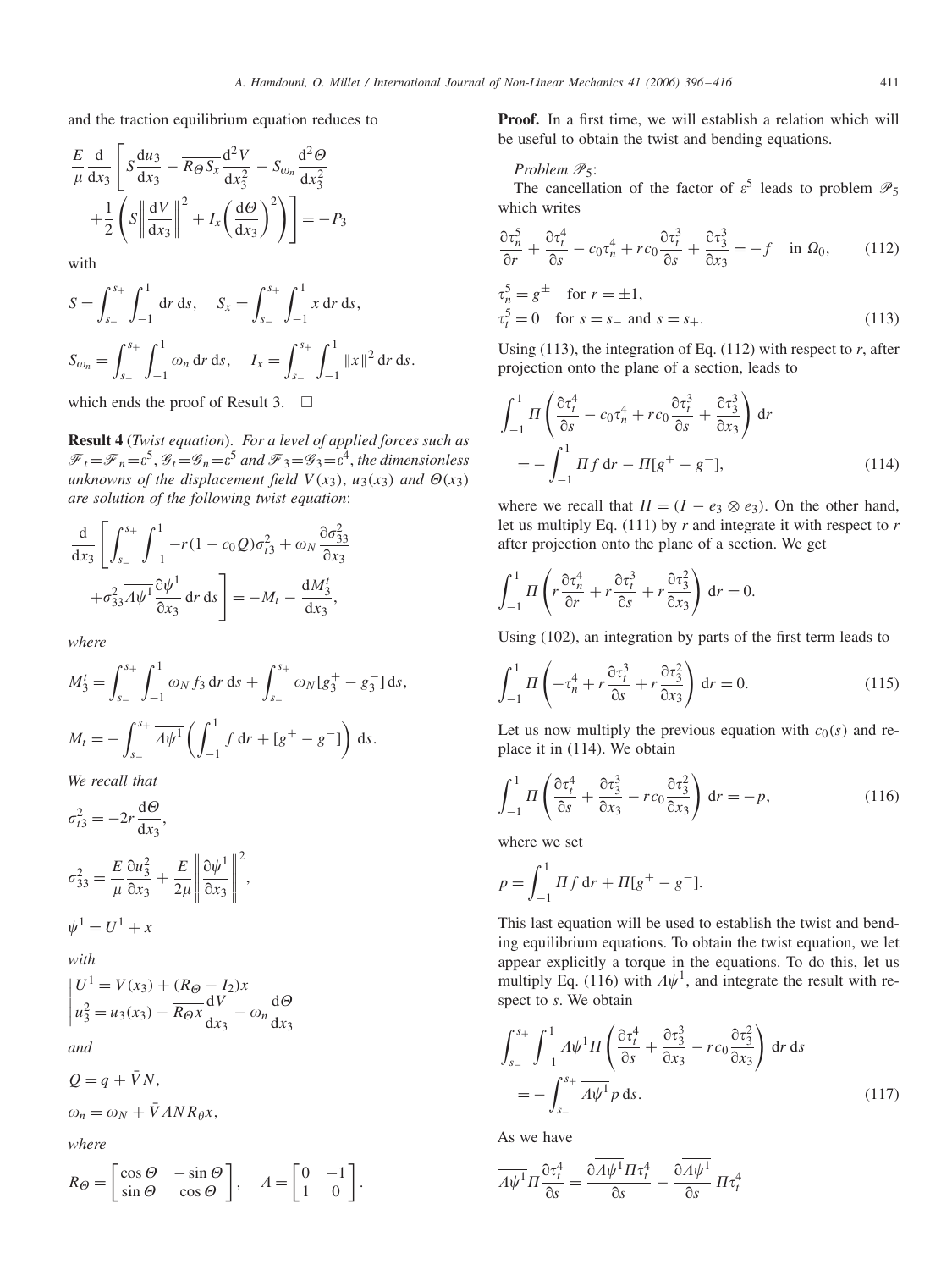and

$$
\frac{\partial A\psi^1}{\partial s} = A\frac{\partial \psi^1}{\partial s} = AT = N
$$

we get

$$
\overline{A\psi^1}\Pi\frac{\partial \tau_t^4}{\partial s} = \frac{\partial \overline{A\psi^1}\Pi \tau_t^4}{\partial s} - \tau_{tN}^4.
$$

Using the last relation and the boundary condition (103), Eq. (117) becomes

$$
\int_{s_-}^{s_+} \int_{-1}^1 \left( -\tau_{tN}^4 + \overline{A\psi^1} \Pi \frac{\partial \tau_3^3}{\partial x_3} - rc_0 \overline{A\psi^1} \Pi \frac{\partial \tau_3^2}{\partial x_3} \right) \times dr \, ds = -M_t,
$$
\n(118)

where we set

$$
M_t = \int_{s_-}^{s_+} \overline{A\psi^1} p \, ds.
$$

Now, to simplify Eq. (118), we use the following relation established in Appendix A:

$$
\int_{-1}^{1} \tau_{tN}^{4} dr = \int_{-1}^{1} \left( \tau_{nT}^{4} + \sigma_{t3}^{3} \frac{\partial \psi^{1}}{\partial x_{3}} N \right) dr.
$$
 (119)

Using the previous relation, Eq. (118) can be written as

$$
\int_{s_-}^{s_+} \int_{-1}^1 \left( -\tau_{nT}^4 - \sigma_{t3}^3 \frac{\overline{\partial \psi^1}}{\partial x_3} N + \overline{A \psi^1} \Pi \frac{\partial \tau_3^3}{\partial x_3} - rc_0 \overline{A \psi^1} \Pi \frac{\partial \tau_3^2}{\partial x_3} \right) dr ds = -M_t.
$$
 (120)

Now let us explain every term of Eq. (120) with respect to the data of the problem.

To obtain the expression of  $\tau_{nT}^4$ , let us project Eq. (115) of problem  $\mathcal{P}_4$  onto *T*. We get

$$
\int_{-1}^{1} \left( -\tau_{nT}^4 + r \frac{\partial \tau_{iT}^3}{\partial s} - r c_0 \tau_{tN}^3 + r \frac{\partial \tau_{3T}^2}{\partial x_3} \right) dr = 0.
$$

Using the boundary condition (83), the integration of this equation with respect to *s* leads to

$$
\int_{s_-}^{s_+} \int_{-1}^1 \left( -\tau_{nT}^4 - r c_0 \tau_{tN}^3 + r \frac{\partial \tau_{3T}^2}{\partial x_3} \right) dr ds = 0.
$$
 (121)

On the other hand, as we proved that  $\sigma_{tt}^2 = 0$  and  $\tau_n^3 = 0$ , expression (130) of  $\tau_{tN}^3$  established in Appendix A reduces to

$$
\tau_t N^3 = \sigma_{t3}^2 \frac{\partial \psi^1}{\partial x_3} N.
$$

This last relation enables to write Eq. (121) as follows

$$
\int_{s_-}^{s_+} \int_{-1}^1 \tau_{n}^4 \tau \, \mathrm{d}r \, \mathrm{d}s
$$
\n
$$
= \int_{s_-}^{s_+} \int_{-1}^1 \left( -r c_0 \sigma_{t3}^2 \frac{\partial \psi^1}{\partial x_3} N + r \frac{\partial \tau_{3T}^2}{\partial x_3} \right) \mathrm{d}r \, \mathrm{d}s. \tag{122}
$$

Thus we have an explicit expression for the first term of (120). Let us now explain the other terms depending on  $\Lambda \psi^1$ . First we have

$$
\overline{\Lambda\psi^1}\Pi\frac{\partial\tau_3^2}{\partial x_3} = \frac{\partial}{\partial x_3} \left[ \overline{\Lambda\psi^1}\Pi\tau_3^2 \right] - \frac{\partial\overline{\Lambda\psi^1}}{\partial x_3}\Pi\tau_3^2.
$$

As  $\Pi \tau_3^2 = \tau_{3T}^2 T = \sigma_{t3}^2 T$ , we easily obtain

$$
\frac{\partial A \psi^{\mathrm{T}}}{\partial x_3} \Pi \tau_3^2 = \sigma_{t3}^2 \frac{\partial \psi^{\mathrm{T}}}{\partial x_3} \overline{A} T = -\sigma_{t3}^2 \frac{\partial \psi^{\mathrm{T}}}{\partial x_3} N
$$

so that

$$
\overline{A\psi^1} \Pi \frac{\partial \tau_3^2}{\partial x_3} = \frac{\partial}{\partial x_3} \left[ \overline{A\psi^1} \Pi \tau_3^2 \right] + \sigma_{t3}^2 \frac{\partial \psi^1}{\partial x_3} N. \tag{123}
$$

To explain the term involving  $\tau_3^3$ , we use the following relation whose proof is detailed in Appendix A:

$$
\Pi \tau_3^3 = \tau_{t3}^3 T + \sigma_{t3}^2 \Psi N + \sigma_{33}^2 \frac{\partial \psi^1}{\partial x_3}.
$$
 (124)

Using relation (124), as

$$
\overline{\Lambda\psi^1}\Pi\frac{\partial\tau_3^3}{\partial x_3} = \frac{\partial}{\partial x_3} \left(\overline{\Lambda\psi^1}\Pi\tau_3^3\right) - \frac{\overline{\partial\Lambda\psi^1}}{\partial x_3}\Pi\tau_3^3
$$

we have

$$
\overline{A\psi^1}\Pi \frac{\partial \tau_3^3}{\partial x_3} = \frac{\partial}{\partial x_3} \left( \overline{A\psi^1}\Pi \tau_3^3 \right) + \tau_{t3}^3 \frac{\partial \overline{\psi^1}}{\partial x_3} N - \sigma_{t3}^2 \frac{\partial \overline{\psi^1}}{\partial x_3} \Psi T.
$$

Let us replace (122) and (123) in (117). As  $\sigma_{t3}^2 = \tau_{t3}^2$  in linear with respect to  $r$  according to (109), we obtain

$$
\frac{\mathrm{d}}{\mathrm{d}x_3} \left[ \int_{s_-}^{s_+} \int_{-1}^1 \left( -r \sigma_{t3}^2 - r c_0 \overline{A \psi^1} T \tau_{3T}^2 + \overline{A \psi^1} \Pi \tau_{3}^3 \right) \mathrm{d}r \mathrm{d}s \right] = -M_t.
$$

As  $\psi^1 = HT + QN$ , the last equation becomes

$$
\frac{\mathrm{d}}{\mathrm{d}x_3} \left[ \int_{s_-}^{s_+} \int_{-1}^1 \left( -r(1 - c_0 Q)\sigma_{t3}^2 - \sigma_{t3}^3 Q \right) \right. \\
\left. + \sigma_{33}^2 \overline{\Lambda \psi^1} \frac{\partial \psi^1}{\partial x_3} \right) \mathrm{d}r \mathrm{d}s \right] = -M_t.
$$
\n(125)

To explain the expression of  $\sigma_{t3}^3 Q$ , let us start again from Eq. (111) of problem  $\mathcal{P}_4$ , which is multiplied with  $\omega_N$  and projected onto *e*3. An integration with respect to *r* and *s* then leads to

$$
\int_{s_-}^{s_+} \int_{-1}^1 \left( \omega_N \frac{\partial \tau_{n3}^4}{\partial r} + \omega_N \frac{\partial \tau_{n3}^3}{\partial s} + \omega_N \frac{\partial \tau_{33}^2}{\partial x_3} \right) dr ds
$$
  
= 
$$
- \int_{s_-}^{s_+} \int_{-1}^1 \omega_N f_3 dr ds - \int_{s_-}^{s_+} \omega_N [g_3^+ - g_3^-] ds.
$$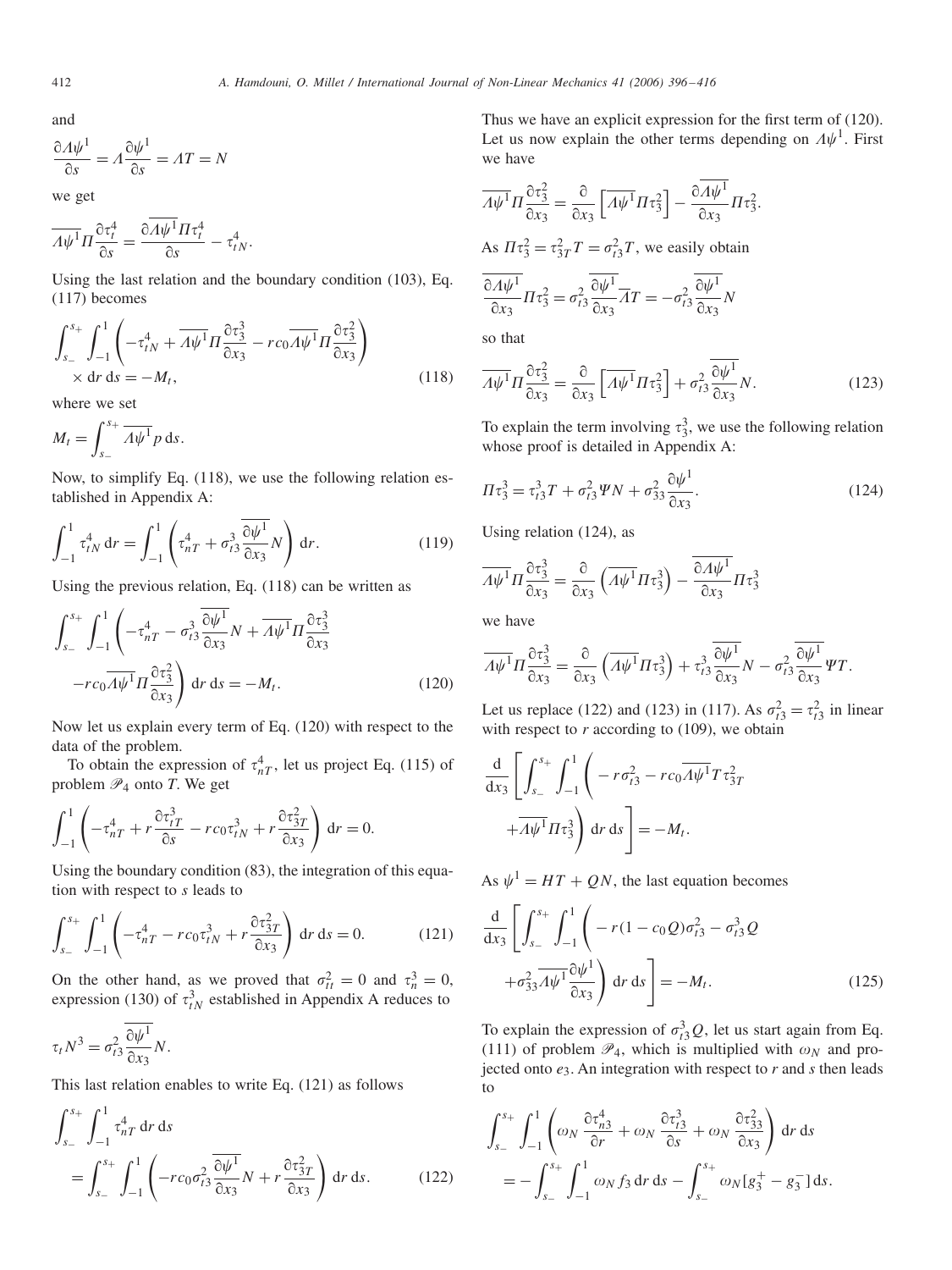Using the boundary conditions (83) and (102), and integrating by parts the second term, we obtain

$$
\int_{s_-}^{s_+} \int_{-1}^1 \left( Q \sigma_{t3}^3 + \omega_N \frac{\partial \sigma_{33}^2}{\partial x_3} \right) dr ds = -M_3^t
$$

with

$$
M_3^t = \int_{s_-}^{s_+} \int_{-1}^1 \omega_N f_3 \, dr \, ds + \int_{s_-}^{s_+} \omega_N \left[ g_3^+ - g_3^- \right] \, ds.
$$

Finally from (125), we obtain

$$
\frac{\mathrm{d}}{\mathrm{d}x_3} \left[ \int_{s_-}^{s_+} \int_{-1}^1 \left( -r(1 - c_0 Q) \sigma_{t3}^2 + \omega_N \frac{\partial \sigma_{33}^2}{\partial x_3} + \sigma_{33}^2 \overline{\mathrm{d}y^1} \frac{\partial \psi^1}{\partial x_3} \right) \mathrm{d}r \, \mathrm{d}s \right] = -M_t - \frac{\mathrm{d}M_3^t}{\mathrm{d}x_3}
$$

which corresponds to the twist equation of Result 4.  $\Box$ 

**Result 5** (*Bending equations*). *For a level of applied forces* such as  $\mathcal{F}_t = \mathcal{F}_n = \varepsilon^5$ ,  $\mathcal{G}_t = \mathcal{G}_n = \varepsilon^5$  and  $\mathcal{F}_3 = \mathcal{G}_3 = \varepsilon^4$ , the di*mensionless unknowns of the displacement field*  $V(x_3)$ ,  $u_3(x_3)$ *and*  $\Theta(x_3)$  *are solution of the following bending equations:* 

$$
\frac{E}{2\mu}\frac{d^2}{dx_3^2}\left[\int_{s_-}^{s_+}\int_{-1}^1\left[\left\|\frac{\partial U^1}{\partial x_3}\right\|^2+2\frac{\partial u_3^2}{\partial x_3}\right]\psi^1 dr ds\right] \n+\frac{d}{dx_3}\left[\int_{s_-}^{s_+}\int_{-1}^1 2r^2c_0\frac{d\Theta}{dx_3}T dr ds\right]=-P-\frac{dM_3^f}{dx_3},
$$

*where*

$$
P = \int_{s_-}^{s_+} \int_{-1}^{1} \Pi f \, \mathrm{d}r \, \mathrm{d}s + \int_{s_-}^{s_+} \Pi \left[ g^+ - g^- \right] \, \mathrm{d}s,
$$
  

$$
M_3^f = \int_{s_-}^{s_+} \int_{-1}^{1} \psi^1 f_3 \, \mathrm{d}r \, \mathrm{d}s + \int_{s_-}^{s_+} \psi^1 \left[ g_3^+ - g_3^- \right] \, \mathrm{d}s
$$

*and*

 $\psi^1 = U^1 + x$ 

*with*

$$
\begin{vmatrix} U^1 = V(x_3) + (R_{\Theta} - I_2)x, \\ u_3^2 = u_3(x_3) - \overline{R_{\Theta}x} \frac{dV}{dx_3} - \omega_n \frac{d\Theta}{dx_3}.\end{vmatrix}
$$

**Proof.** The proof of this result starts from (116) which is integrated with respect to *s*. Using the boundary condition (103), we get

$$
\int_{s_-}^{s_+} \int_{-1}^1 H\left(\frac{\partial \tau_3^3}{\partial x_3} - rc_0 \frac{\partial \tau_3^2}{\partial x_3}\right) dr ds = -P
$$

with  $P = \int_{s_-}^{s_+} p \, ds$ . This equation can also be written as

$$
\frac{\mathrm{d}}{\mathrm{d}x_3}\left\{\int_{s_-}^{s_+}\int_{-1}^1\Pi\left(\tau_3^3-r c_0\tau_3^2\right)\mathrm{d}r\,\mathrm{d}s\right\}=-P.
$$

As we have already proved at (124) that

$$
\Pi \tau_3^3 = \sigma_{t3}^3 T + \sigma_{t3}^2 \Psi + \sigma_{33}^2 \frac{\partial \psi^1}{\partial x_3}
$$

we obtain  $(\sigma_{t3}^2)$  being linear with respect to *r*)

$$
\frac{d}{dx_3} \left\{ \int_{s_-}^{s_+} \int_{-1}^1 \left( \sigma_{13}^3 T + \sigma_{33}^2 \frac{\partial \psi^3}{\partial x_3} - rc \Pi \tau_3^2 \right) dr ds \right\} = -P.
$$
\n(126)

The last unknown term to explain is  $\sigma_{t3}^3T$ . To do this, let us use again Eq. (111) of problem P<sup>4</sup> which is projected upon *e*3. An integration upon the thickness then leads to

$$
\int_{-1}^{1} \left( \frac{\partial \tau_{13}^{3}}{\partial s} + \frac{\partial \tau_{33}^{2}}{\partial x_{3}} \right) dr = - \int_{-1}^{1} f_{3} dr - \left[ g_{3}^{+} - g_{3}^{-} \right].
$$

Now let us multiply the last equation with  $\psi^1$  and integrate the result with respect to *s*. We get

$$
\int_{s_-}^{s_+} \int_{-1}^1 \left( \psi^1 \frac{\partial \sigma_{t3}^3}{\partial s} + \psi^1 \frac{\partial \sigma_{33}^2}{\partial x_3} \right) dr ds
$$
  
=  $-\int_{s_-}^{s_+} \int_{-1}^1 \psi^1 f_3 dr ds - \int_{s_-}^{s_+} \psi^1 \left[ g_3^+ - g_3^- \right] ds$ 

whose first term is then integrated by parts. Using (83), we obtain

$$
\int_{s_-}^{s_+} \int_{-1}^1 \left( -\sigma_{t3}^3 T + \psi^1 \frac{\partial \sigma_{33}^2}{\partial x_3} \right) dr ds = -M_3^f,
$$

where we set

$$
M_3^f = \int_{s_-}^{s_+} \int_{-1}^1 \psi^1 f_3 \, dr \, ds + \int_{s_-}^{s_+} \psi^1 \left[ g_3^+ - g_3^- \right] \, ds.
$$

Replacing this last expression in (126), we obtain

$$
\frac{\mathrm{d}}{\mathrm{d}x_3} \left\{ \int_{s_-}^{s_+} \int_{-1}^1 \psi^1 \frac{\partial \sigma_{33}^2}{\partial x_3} \, \mathrm{d}r \, \mathrm{d}s \n+ \int_{s_-}^{s_+} \int_{-1}^1 \left( \sigma_{33}^2 \frac{\partial \psi^1}{\partial x_3} - r c_0 \sigma_{t3}^2 T \right) \mathrm{d}r \, \mathrm{d}s \right\} \n= -P - \frac{\mathrm{d}M_3^f}{\mathrm{d}x_3}
$$

or equivalently

$$
\frac{\mathrm{d}}{\mathrm{d}x_3} \left\{ \int_{s_-}^{s_+} \int_{-1}^1 \left( \frac{\partial \sigma_{33}^2 \psi^1}{\partial x_3} - r c_0 \sigma_{t3}^2 T \right) \mathrm{d}r \, \mathrm{d}s \right\}
$$
  
=  $-P - \frac{\mathrm{d}M_3}{\mathrm{d}x_3}.$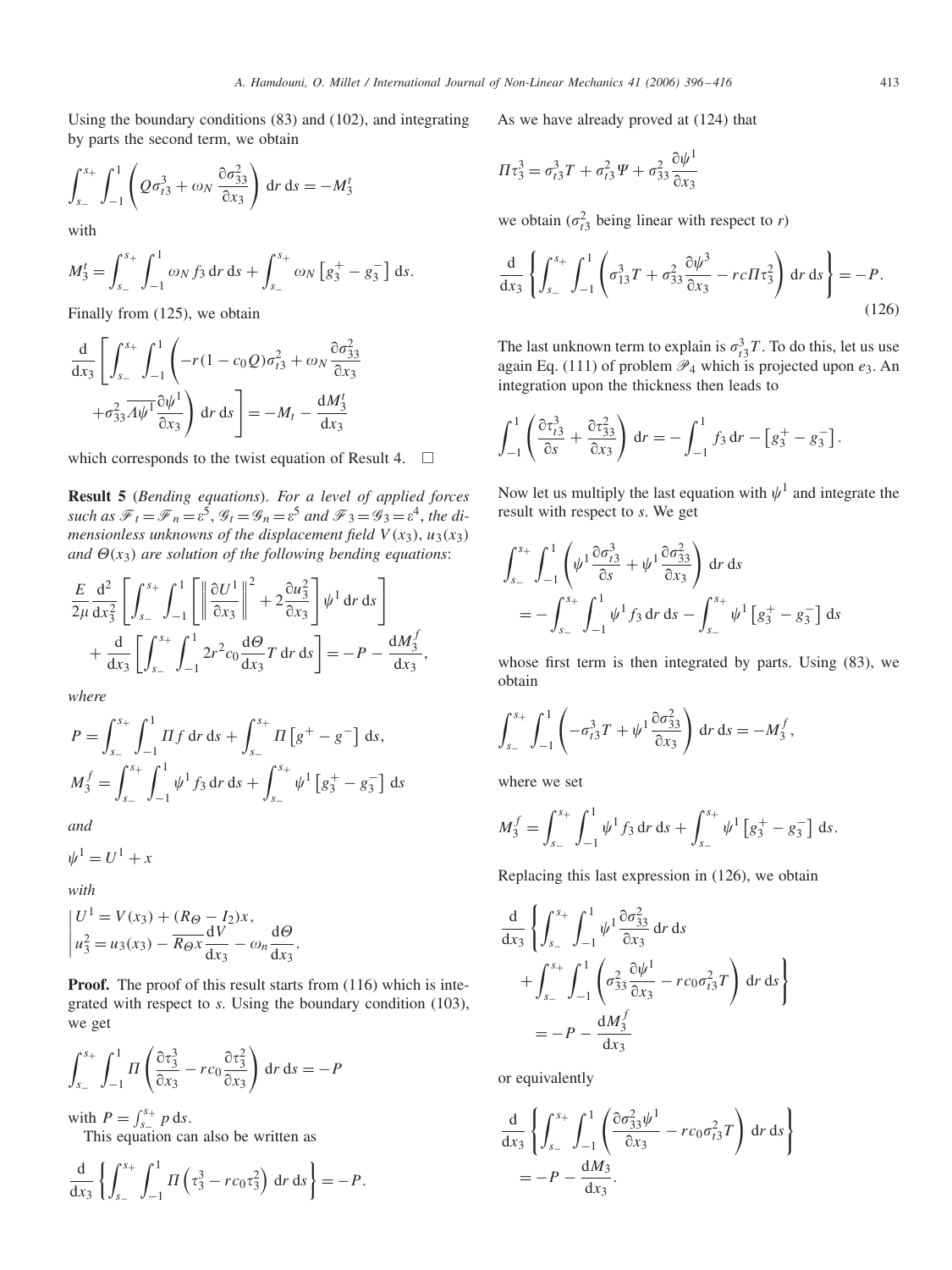Finally substituting  $\sigma_{33}^2$  and  $\sigma_{t3}^2$  with their expressions of Result 2, we obtain

$$
\frac{E}{2\mu} \frac{d^2}{dx_3^2} \left[ \int_{s_-}^{s_+} \int_{-1}^1 \left[ \left\| \frac{\partial U^1}{\partial x_3} \right\|^2 + 2 \frac{\partial u_3^2}{\partial x_3} \right] \psi^1 dr ds \right] + \frac{d}{dx_3} \left[ \int_{s_-}^{s_+} \int_{-1}^1 2r^2 c_0 \frac{d\Theta}{dx_3} T dr ds \right] = -P - \frac{dM_3}{dx_3}
$$

which constitutes the bending equations of Result 5.  $\Box$ 

## **6. Conclusion**

In this paper, we deduced a non-linear model for thin-walled rods with strongly curved profile, from asymptotic expansion of the non-linear three-dimensional equations. With the constructive approach developed, based on a dimensional analysis of equilibrium equations, the order of magnitude of the displacements are directly deduced from the level of applied forces.

The non-linear kinematics obtained in Result 1 generalize that of Vlassov for large or moderate rotations. It is generally obtained in the literature by making a priori assumptions similar to Vlassov ones [3–8,10]. In contrary, in this paper these non-linear kinematics are justified rigorously by asymptotic expansions for the level of applied forces considered ; the levels of forces being characterized by the non-dimensional numbers naturally introduced.

The non-linear one-dimensional traction, twist and bending equations of Results (3)–(5) are not classical and do not seem to have any equivalent in the literature. They constitute a system of four non-linear differential equations strongly coupled, which can be expressed in terms of the four unknowns<sup>7</sup>  $V(x_3)$ ,  $u_3(x_3)$ ,  $\Theta(x_3)$ . In particular, the twist equation contains cubic terms with respect to  $\Theta$  as in the model of Gobarah and Tso [\[4\]](#page-19-0) derived from a priori assumptions. Moreover the twist equation is coupled with the traction (and the bending) equations. This coupling characterizes the shortening effect observed experimentally for large rotations.

#### **Appendix A. Proof of some intermediary formula**

In this appendix we detail the proof of the intermediary (88) (107) (119) (124) used in the calculations of the previous results.

First, using relations (30) and (31), we have

$$
\tau_t^2 = \sigma_{tt}^2 T + \sigma_{tt}^1 \frac{\partial \psi^2}{\partial s} + \sigma_{tn}^2 N + \sigma_{t3}^2 e_3,
$$
  

$$
\tau_n^2 = \sigma_{tn}^2 T + \sigma_{nn}^2 N + \sigma_{n3}^2 e_3
$$

and as a consequence

$$
\tau_{tN}^2 = \tau_{nT}^2 + \sigma_{tt}^1 \frac{\overline{\partial U^2}}{\partial s} N. \tag{127}
$$

As  $\sigma_{tt}^1 = \tau_t^1 T$  is linear with respect to *r* according to (77), we deduce that

$$
\int_{-1}^{1} \tau_{tN}^{2} dr = \int_{-1}^{1} \tau_{nT}^{2} dr
$$

which concludes the proof of (88).

Let us now establish (107) used for the proof of Result (2) and which writes

$$
\int_{-1}^{1} \tau_{tN}^{3} dr = \int_{-1}^{1} \tau_{nT}^{3} dr.
$$

According to the previous calculations, we have

$$
\tau_t^3 = \sigma_{tt}^3 T + \sigma_{tt}^2 \frac{\partial U^2}{\partial s} + \sigma_{tn}^3 N + \sigma_{t3}^3 e_3 + \sigma_{t3}^2 \frac{\partial \psi^1}{\partial x_3},\tag{128}
$$

$$
\tau_n^3 = \sigma_{tn}^3 T + \sigma_{nn}^3 N + \sigma_{n3}^3 e_3,\tag{129}
$$

so that

$$
\tau_{tN}^3 = \tau_{nT}^3 + \sigma_{tt}^2 \frac{\overline{\partial U^2}}{\partial s} N + \sigma_{t3}^2 \frac{\overline{\partial \psi^1}}{\partial x_3} N. \tag{130}
$$

According to expression (97) of  $\tau_t^2$ , the components  $\sigma_{tt}^2 = \tau_t^2 T$ and  $\sigma_{t3}^2 = \tau_t^2 e_3$  are linear with respect to *r* and we get

$$
\int_{-1}^{1} \tau_{tN}^{3} dr = \int_{-1}^{1} \tau_{nT}^{3} dr
$$

which concludes the proof of (107).

The proof of relation (119)

$$
\int_{-1}^1 \tau_{tN}^4 dr = \int_{-1}^1 \left( \tau_{nT}^4 + \sigma_{t3}^3 \frac{\partial \psi^1}{\partial x_3} N \right) dr
$$

can be made in a similar way. Indeed, using relations (30) and (31), we have

$$
\tau_n^4 = \sigma_{tn}^4 T + \sigma_{nn}^4 N + \sigma_{ns}^4 e_3,
$$
  
\n
$$
\tau_t^4 = \sigma_{tt}^4 T + \sigma_{tt}^3 \frac{\partial \psi^2}{\partial s} + r c_0 \sigma_{tt}^3 T + \sigma_{tn}^4 N + \sigma_{ts}^4 e_3
$$
  
\n
$$
+ \sigma_{ts}^3 \frac{\partial \psi^1}{\partial x_3} + \sigma_{ts}^2 \frac{\partial \psi^2}{\partial x_3}.
$$

As  $\partial \psi^2 / \partial s = \partial U^2 / \partial s - r c_0 T$  according to (67), we have

$$
\tau_{tN}^4 = \sigma_{tn}^4 + \sigma_{tt}^3 \frac{\overline{\partial U^2}}{\partial s} N + \sigma_{t3}^3 \frac{\overline{\partial \psi^1}}{\partial x_3} N + \sigma_{t3}^2 \frac{\overline{\partial \psi^2}}{\partial x_3} N.
$$

Moreover, as  $\left(\frac{\partial U^2}{\partial s}\right)N = \Psi$  according to (108), we get

$$
\tau_{tN}^4 = \sigma_{tn}^4 + \sigma_{tt}^3 \Psi + \sigma_{t3}^3 \frac{\partial \psi^1}{\partial x_3} N + \sigma_{t3}^2 \frac{\partial U^2}{\partial x_3} N.
$$

<sup>&</sup>lt;sup>7</sup> The displacement  $V(x_3)$  has two components in the plane of a section.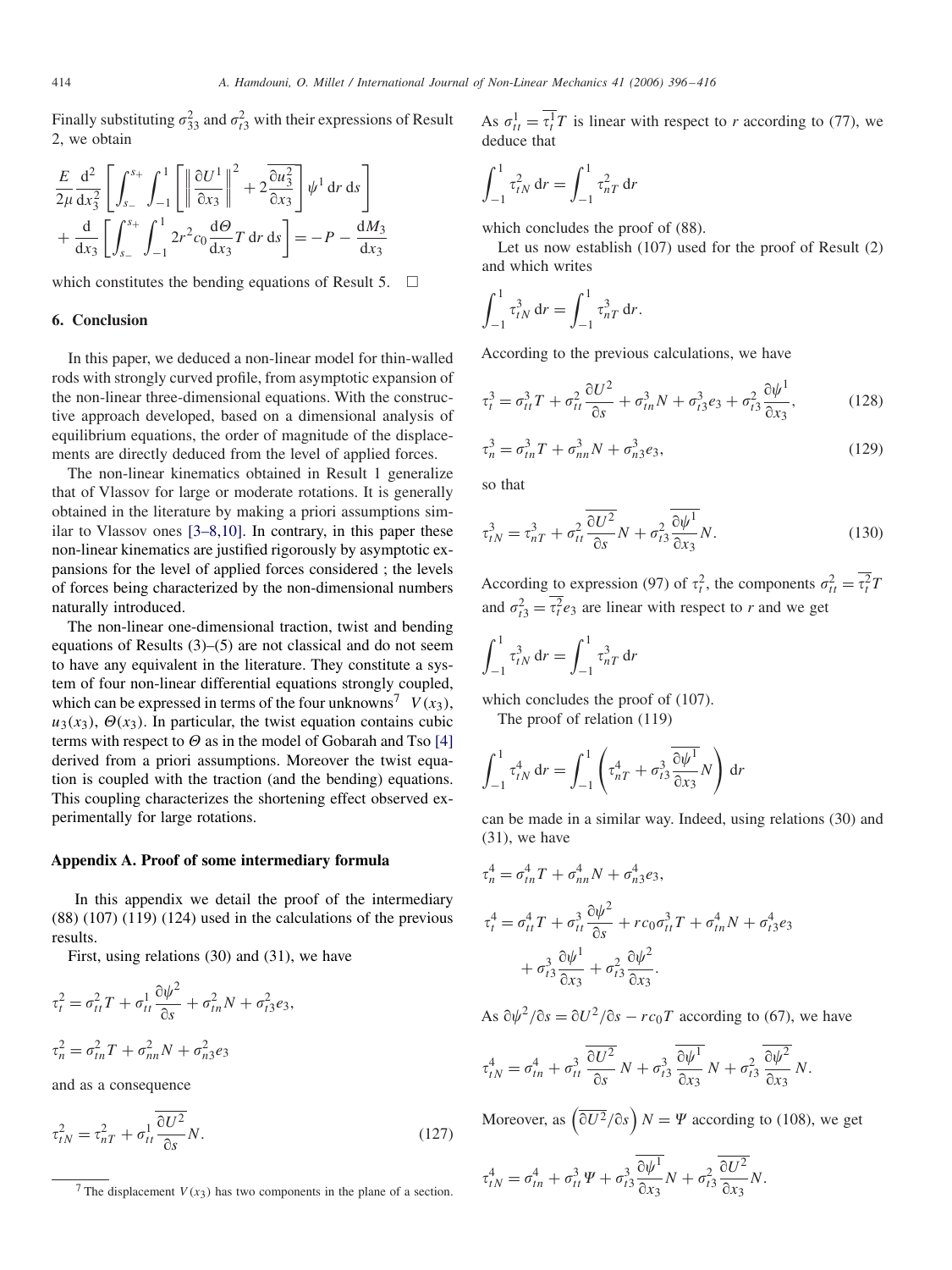<span id="page-19-0"></span>Now let us integrate with respect to *r* the previous equation. We obtain

$$
\int_{-1}^1 \tau_{tN}^4 dr = \int_{-1}^1 \left( \tau_{nT}^4 + \sigma_{tt}^3 \Psi + \sigma_{t3}^3 \frac{\partial \psi^1}{\partial x_3} N + \sigma_{t3}^2 \frac{\partial U^2}{\partial x_3} N \right) dr.
$$

According to (109) (or to Result 2),  $\sigma_{t3}^2$  is linear with respect to *r*. On the other hand, the previous results and in particular (128) leads to  $\sigma_{tt}^3 = \tau_t^3 T$ . Moreover using the boundary condition (83) and Eq. (111), we get  $\int_{-1}^{1} \sigma_{tt}^{3} dr = 0$ . So that the last equation reduces to

$$
\int_{-1}^1 \tau_{tN}^4 dr = \int_{-1}^1 \left( \tau_{nT}^4 + \sigma_{t3}^3 \frac{\partial \psi^1}{\partial x_3} N \right) dr
$$

which concludes the proof of (119).

To finish let us established relations (124) used in the proof of Result 4:

$$
\Pi \tau_3^3 = \tau_{t3}^3 T + \sigma_{t3}^2 \Psi N + \sigma_{33}^2 \frac{\partial \psi^1}{\partial x_3}.
$$

Using relations (30) and (31), we have

$$
\tau_3^3 = \sigma_{t3}^3 T + \sigma_{t3}^2 \frac{\partial \psi^2}{\partial s} + r c_0 \sigma_{t3}^2 T + \sigma_{33}^3 e_3 + \sigma_{33}^2 \frac{\partial \psi^1}{\partial x_3}
$$

Projecting this relation onto the plane of a section and replacing  $\psi^2$  with its expression (67), we obtain

.

$$
\Pi \tau_3^3 = \sigma_{t3}^3 T + \sigma_{t3}^2 \Pi \frac{\partial U^2}{\partial s} + \sigma_{33}^2 \Pi \frac{\partial \psi^1}{\partial x_3}.
$$

On the first hand, we have  $\Pi(\partial U^2/\partial s) = \Psi N$  because  $(\overline{\partial U^2}/\partial s)N = \Psi$  according to (108). Moreover  $\overline{\partial U^2}/\partial sT = 0$ according to (84). Thus we get

.

$$
\Pi \tau_3^3 = \sigma_{t3}^3 T + \sigma_{t3}^2 \Psi N + \sigma_{33}^2 \Pi \frac{\partial \psi^1}{\partial x_3}.
$$

On the other hand, we have

$$
\tau_t^3 = \sigma_{tt}^3 T + \sigma_{t3}^3 e_3 + \sigma_{t3}^2 \frac{\partial \psi^1}{\partial x_3}
$$

Thus  $\tau_{t3}^3 = \sigma_{t3}^3$  and

$$
\Pi \tau_3^3 = \tau_{t3}^3 T + \sigma_{t3}^2 \Psi N + \sigma_{33}^2 \Pi \frac{\partial \psi^1}{\partial x_3}
$$

which concludes the proof of relation (124).

# References

- [1] A. Gjelsvik, The Theory of Thin-Walled Bars, Wiley, New York, 1981.
- [2] V.Z. Vlassov, Pièces longues en voiles minces, Eyrolles, Paris, 1962.
- [3] M.M. Attard, Nonlinear theory of non-uniform torsion of thin-walled open beams, Thin-Walled Struct. 4 (1986) 101–134.
- [4] A.A. Ghobarah, W.K. Tso, A non-linear thin-walled beam theory, Int. J. Mech. Sci. 13 (1971) 1025–1038.
- [5] Y.J. Kang, C.H. Yoo, Thin-walled curved beams. I: formulation of nonlinear equations, J. Eng. Mech. 120 (10) (1994) 2072–2101.
- [6] H.R. Ronagh, M.A. Bradford, M.M. Attard, Non-linear analysis of thinwalled members of variable cross section. Part I: theory, Comput. Struct. 77 (2000) 285–299.
- [7] T. Usami, S.Y. Koh, Large displacement theory of thin-walled curved members and its application to lateral-torsional buckling analysis of circular arches, Int. J. Solids Struct. 16 (1980) 71–95.
- [8] J.W. Wekezer, Nonlinear torsion of thin-walled bars of variable, open cross-sections, Int. J. Mech. Sci. 27 (10) (1985) 631–641.
- [9] H.R. Ronagh, M.A. Bradford, M.M. Attard, Non-linear analysis of thinwalled members of variable cross section. Part II: application, Comput. Struct. 77 (2000) 301-313.
- [10] F. Mohri, L. Azrar, M. Potier-Ferry, Flexural-torsional post-buckling analysis of thin-walled elements with open sections, Thin-Walled Struct. 39 (2001) 907–938.
- [11] J.M. Davies, P. Leach, First-order generalised beam theory, J. Construct Steel Res. 31 (1994) 187020.
- [12] J.M. Davies, P. Leach, Second-order generalised beam theory, J. Construct Steel Res. 31 (1994) 221–241.
- [13] Z.P. Bazant, M. Asce, M.El. Nimeiri, Large-deflection spatial buckling of thin-walled beams and frames, J. Eng. Mech. Div. 99 (1973) 1259–1281.
- [14] A. Grimaldi, M. Pignataro, Postbuckling behaviour of thin-walled open cross-section compression members, J. Struct. Mech. 7 (2) (1979) 143–159.
- [15] P.G. Ciarlet, P. Destuynder, A justification of nonlinear model in plate theory, Comput. Methods Appl. Mech. Eng. 17/18 (1979) 227058.
- [16] P. Destuynder, A classification of thin shell theories, Acta Appl. Math. 4 (1985) 15–63.
- [17] A.L. Goldenveizer, Derivation of an approximate theory of bending of a plate by the method of asymptotic integration of the equations of the theory of elasticity, Prikl. Math. Mekh. 26 (4) (1962) 668–686.
- [18] A.L. Goldenveizer, Derivation of an approximate theory of shells by means of asymptotic integration of the equations of the theory of elasticity, Prikl. Math. Mekh. 27 (1963) 593–608.
- [19] B. Miara, Analyse asymptotique des coques membranaires non linéairement élastiques, C. R. Acad. Sci., Paris, t. 318, série I (1994) 689–694.
- [20] E. Sanchez-Palencia, Passage à la limite de l'élasticité tridimensionnelle à la théorie asymptotique des coques minces, C.R. Acad. Sci., Paris, t. 311, série II b, (1990) 909–916.
- [21] J. Sanchez-Hubert, E. Sanchez-Palencia, Coques élastiques minces, Propriétés asymptotiques, Masson, 1997.
- [22] A. Rigolot, Déplacements finis et petites déformations des poutres droites: analyse asymptotique de la solution à grande distance des bases, J. Méc. Appl. 1 (2) (1977) 175–206.
- [23] A. Cimetière, G. Geymonat, H. Le Dret, A. Raoult, Z. Tutek, Asymptotic theory and analysis for displacements and stress distribution in nonlinear elastic straight slender roads, J. Elasticity 19 (1988) 111–161.
- [24] J.J. Marigo, H. Ghidouche, Z. Sedkaoui, Des poutres flexibles aux fils extensibles: une hierarchie de modèles asymptotiques, C.R. Acad. Sci., Série IIb 326 (1998) 79–84.
- [25] J. Sanchez-hubert, E. Sanchez Palencia, Statics of curved rods on account of torsion and flexion, Eur. J. Mech A/Solids 18 (1999) 365–390.
- [26] L. Trabucho, J.M. Viaño, Mathematical modelling of rods, in: P.G. Ciarlet, J.L. Lions (Eds.), Handbook of Numerical Analysis, vol. IV, North Holland, Amsterdam, 1996, pp. 487–974.
- [27] N. Buannic, P. Cartraud, Higher-order effective modeling of periodic heterogeneous beams. I. Asymptotic expansion method, Int. J. Solids Struct. (38) (2001) 7139–7161.
- [28] N. Buannic, P. Cartraud, Higher-order effective modeling of periodic heterogeneous beams. II. Derivation of the proper boundary conditions for the interior asymptotic solution, Int. J. Solids Struct. (38) (2001) 7163–7180.